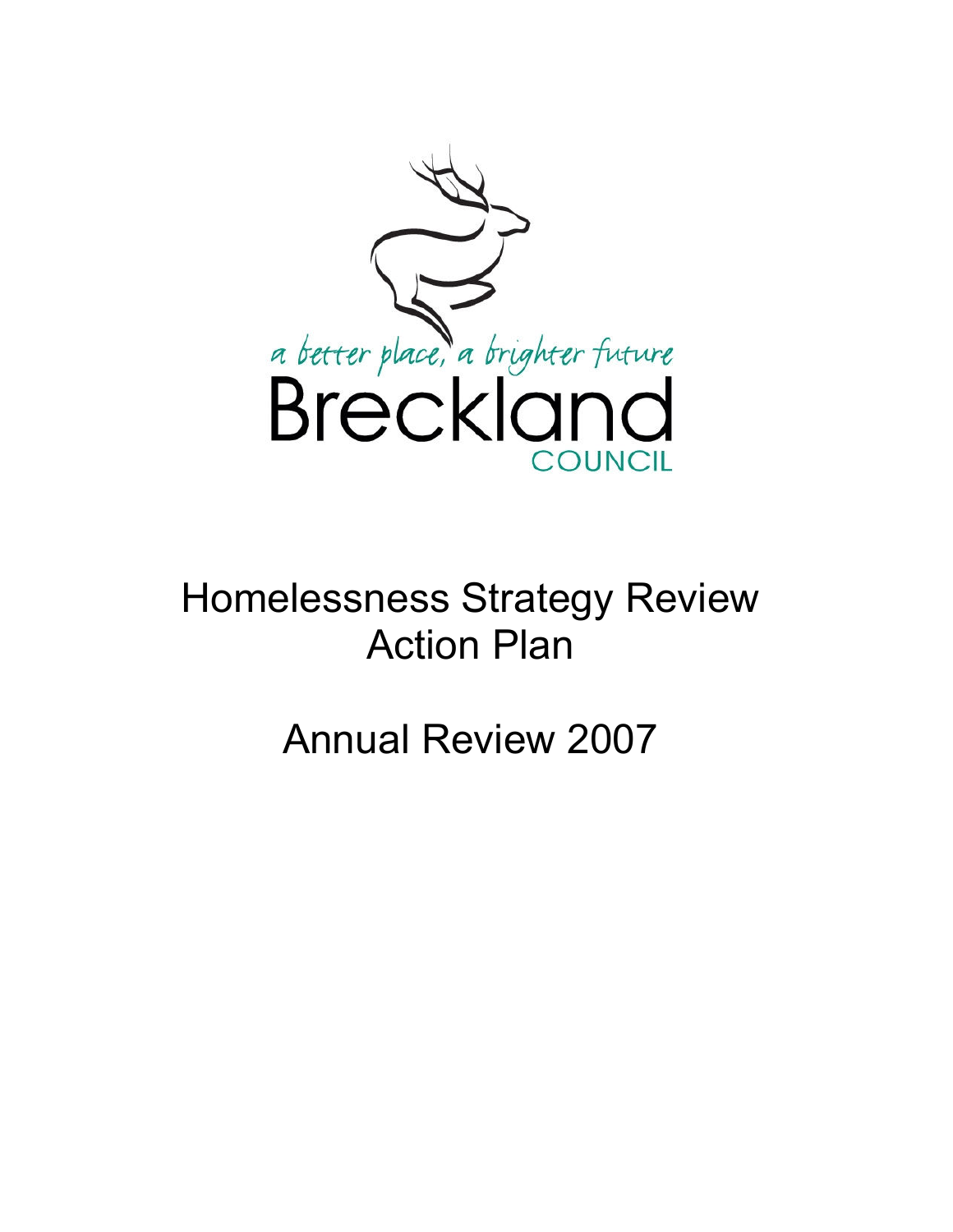#### **Introduction**

Breckland Council's Homelessness Strategy 2003 set out the vision for a new, strategic approach to tackling homelessness. The emphasis of the strategy was moving towards the prevention of homelessness and working together with partner agencies to take a holistic approach, recognising that accommodation itself is not the sole reason for people experiencing housing difficulty.

Since the Strategy was adopted the Housing Advice and Homelessness service has fundamentally changed both culturally and procedurally to move away from management of homelessness as a crisis, to the development of services which have focussed on early intervention and flexible, specialist assistance to prevent homelessness occurring.

The Homelessness Strategy Review was produced and adopted in 2006 to reflect the changes taking place in the Homelessness and Housing Advice service and provide a living, working document that directs the future of the service.

This document is the first annual review of the Homelessness Strategy Review action plan, providing an updated profile of the demands on the Housing Advice and Homelessness service including progress against the 2006 action plan, and setting out the direction of the Housing Advice and Homelessness for the coming year.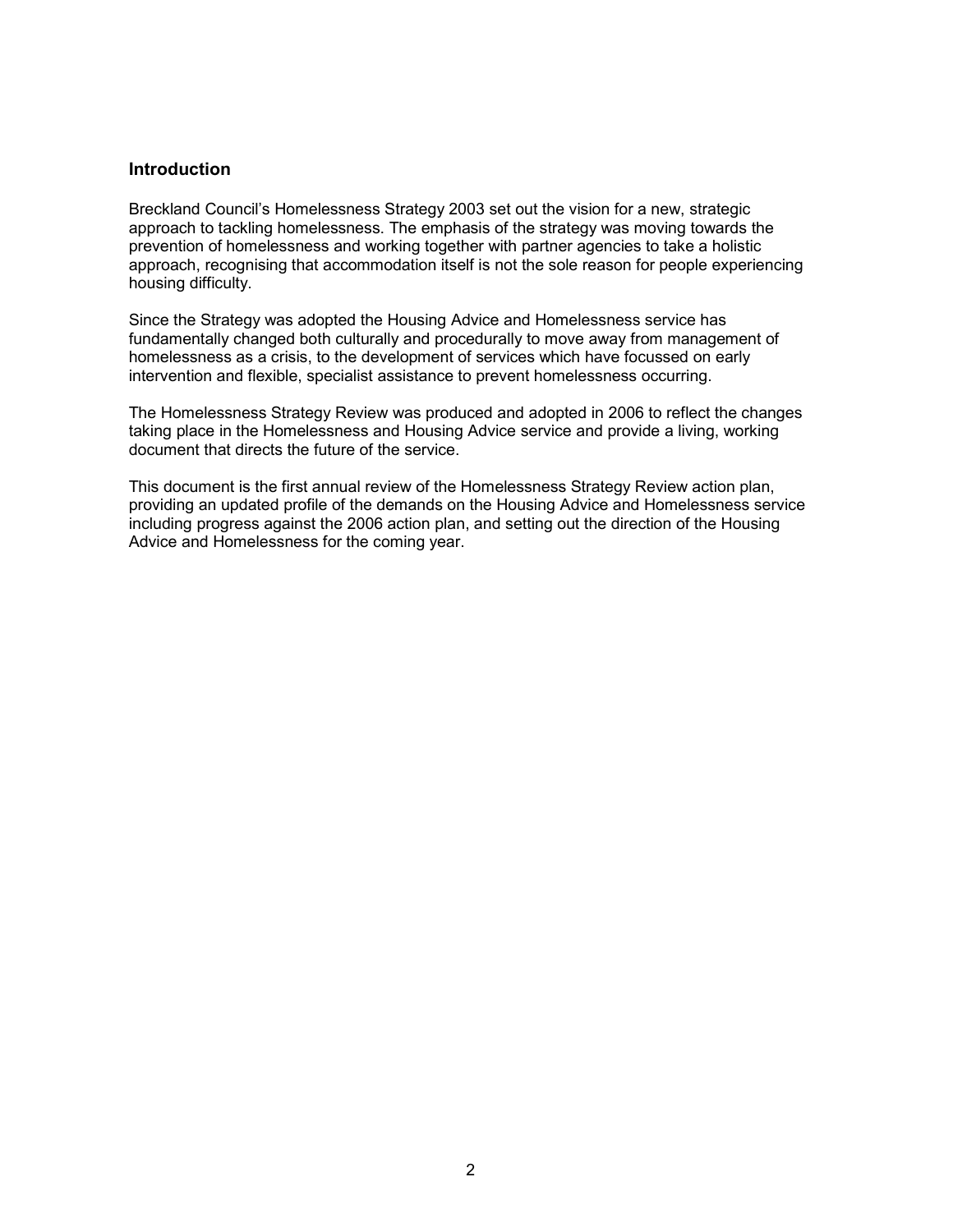# **Contents**

| 1.<br>1.1<br>1.2<br>1.3<br>1.4<br>1.5                                                     | <b>Housing Advice Enquiries</b><br>Volume of enquiries<br>Reason for enquiries<br>Age of customers making enquiries<br>Availability of social rented housing<br>Conclusion                                                                                                                                                                                                                                        | page | 4<br>4<br>5<br>5<br>6<br>6                                                 |
|-------------------------------------------------------------------------------------------|-------------------------------------------------------------------------------------------------------------------------------------------------------------------------------------------------------------------------------------------------------------------------------------------------------------------------------------------------------------------------------------------------------------------|------|----------------------------------------------------------------------------|
| 2.<br>2.1<br>2.2                                                                          | <b>Homelessness Prevention</b><br>Homelessness prevention casework<br>Conclusion<br>Case studies                                                                                                                                                                                                                                                                                                                  | page | 7<br>7<br>$\overline{7}$<br>8                                              |
| 3.<br>3.1<br>3.2<br>3.3<br>3.4<br>3.5                                                     | <b>Homelessness Applications</b><br>Application numbers<br>Decisions and duties<br>Reasons for homelessness<br>Age of homeless applicants<br>Conclusion                                                                                                                                                                                                                                                           | page | 9<br>9<br>9<br>10<br>11<br>12 <sub>2</sub>                                 |
| 4.                                                                                        | <b>Temporary Accommodation</b>                                                                                                                                                                                                                                                                                                                                                                                    |      | 14                                                                         |
| 5.<br>5.1<br>5.2<br>5.3<br>5.4<br>5.5<br>5.6<br>5.7<br>5.8<br>5.9<br>5.10<br>5.11<br>5.12 | Progress against the 2006 Homelessness<br><b>Strategy Review Action Plan</b><br>Prevention of Homelessness & Housing Options<br><b>Temporary Accommodation</b><br>Research & Monitoring<br>Support & Advocacy<br>Resources & Training<br>Consultation<br>Maximising Use of Housing Stock<br>Information<br><b>Accessibility &amp; Standards</b><br><b>Diversity</b><br>Partnership Working<br>Casework Management | page | 15<br>15<br>15<br>15<br>16<br>16<br>16<br>16<br>16<br>17<br>17<br>17<br>17 |
| 6.<br>6.1<br>6.2<br>6.3<br>6.4<br>6.5<br>6.6<br>6.7<br>6.8<br>6.9                         | Progress against the 2006 Homelessness<br>Strategy Review Action Plan - Target Amendments<br>Prevention of Homelessness & Housing Options<br><b>Temporary Accommodation</b><br>Research & Monitoring<br>Resources & Training<br>Maximising Use of Housing Stock<br>Information<br><b>Accessibility &amp; Standards</b><br><b>Diversity</b><br>Partnership Working                                                 | page | 18<br>18<br>18<br>18<br>18<br>18<br>18<br>18<br>18<br>18                   |
| 7.                                                                                        | Homelessness Strategy Action Plan 2007/08                                                                                                                                                                                                                                                                                                                                                                         | page | 19                                                                         |
| 8.<br>8.1<br>8.2<br>8.3<br>8.4                                                            | <b>Financial Report</b><br>Homelessness Prevention Initiatives<br>Breckland's Homelessness Prevention Budget Expenditure<br><b>CLG Homelessness Prevention Grant Expenditure</b><br><b>Temporary Accommodation</b>                                                                                                                                                                                                | page | 24<br>24<br>24<br>25<br>25                                                 |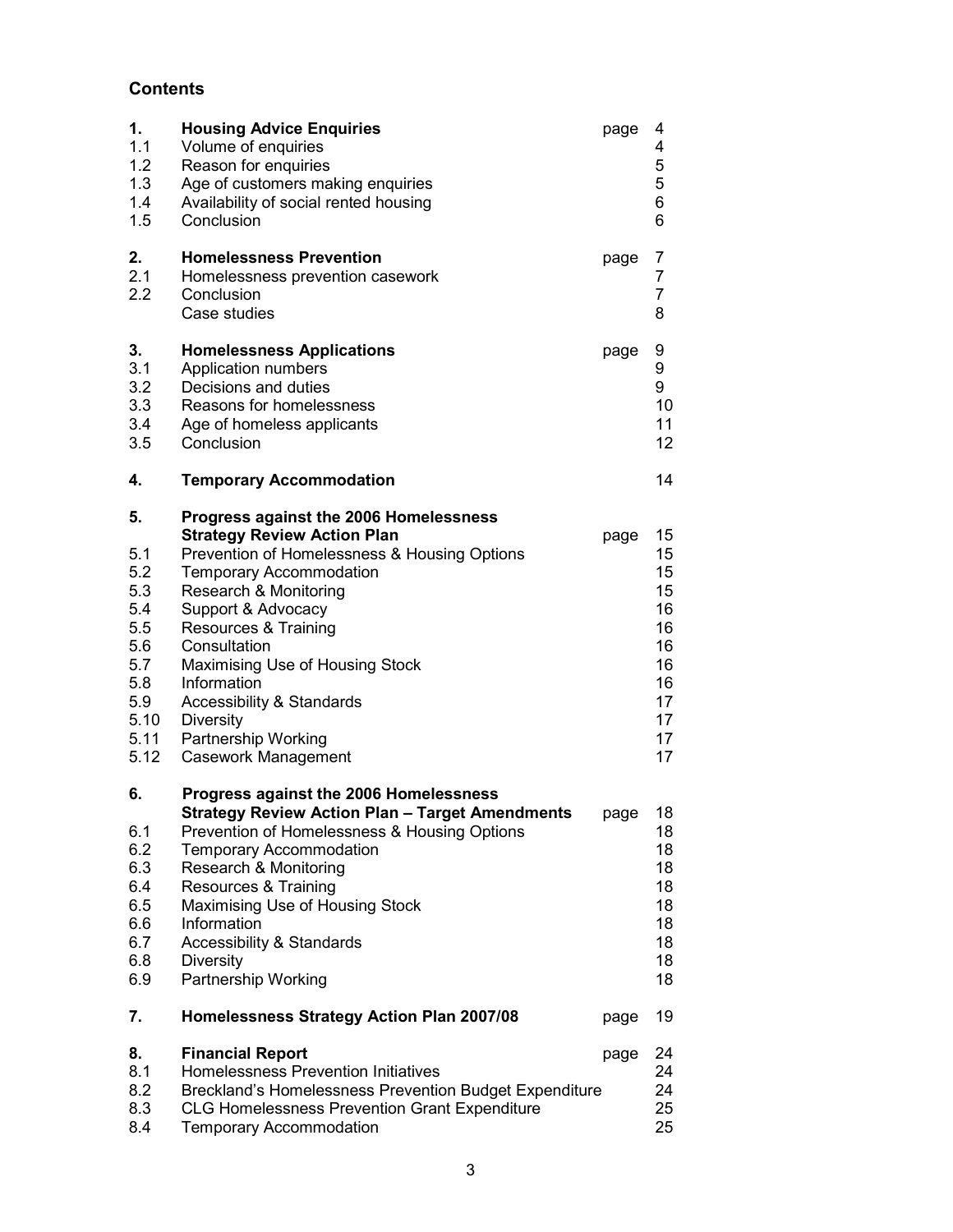# 1. Housing Advice Enquiries





#### 1.1 Volume of Enquiries

The number of housing advice enquiries (requests for housing assistance and/or information made by phone, in person or electronically by a customer or agency, which are dealt with in person by a Housing Advisory Officer) received by the Housing Advice & Homelessness Unit is increasing on an annual basis, showing a 20% rise in the number of enquiries between 2003/04 and 2006/07 (Fig.1). These enquiries range from simple requests for information to complex customer circumstances requiring in-depth advice and assistance.



#### Fig 2 - Reasons for housing advice enquiries 2003/04 - 2006/07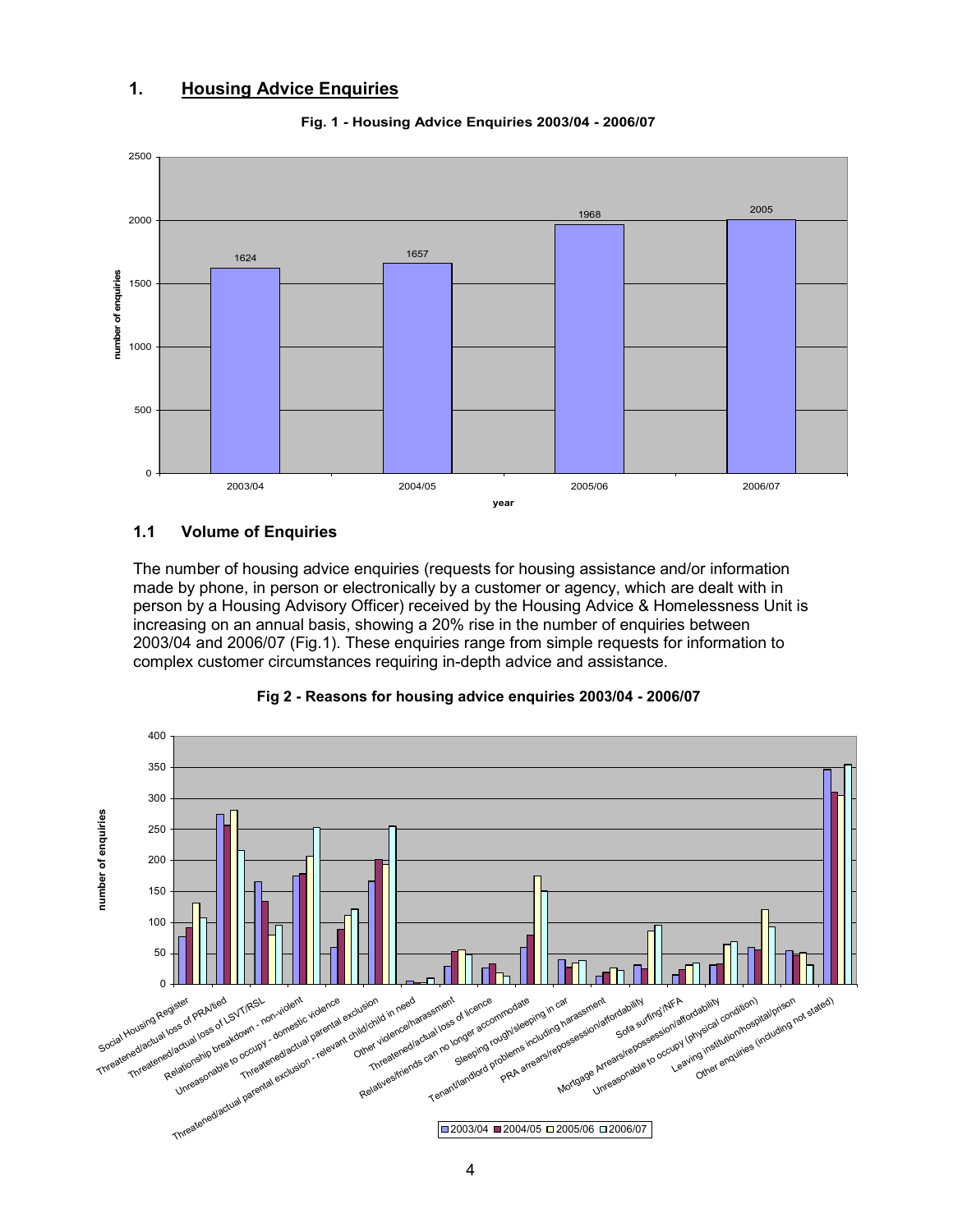# 1.2 Reasons for Enquiries

The numbers of housing advice enquiries, usually from young people, relating to parental eviction and other friends/relatives being unable to accommodate has shown a marked increase over the last 2 years, with an increase of over 20% of enquiries relating to parental eviction between 2005/06 and 2006/07. Relationship breakdown, including domestic violence, has also risen as a percentage of enquiries, as has the number of people seeking help due to the physical condition of their properties including overcrowding (Fig 2).

Increased publicity and visibility of the services offered by the Private Sector Housing team, especially among vulnerable members of the community who commonly experience the worst housing conditions, such as migrant workers, can account for a proportion of the increase in reports of unacceptable living conditions. However, the pressure within the housing market, with worrying increases in enquiries relating to the affordability of both rented and mortgaged property has contributed to the number of households living in overcrowded conditions, as they struggle to afford to house themselves appropriately.

A new method of recording the reasons for enquiries has been introduced in 2007, which will record the reason for every enquiry, leading to a more accurate view.



# Fig 3 - Housing Advice enquiries by age 2004/05 -2006/07

#### 1.3 Age of customers making enquiries

As expected from the proportion of enquiries relating to parental and relative/friend exclusion, the service is experiencing a marked increase in the number of enquiries from people under 25 years old, particularly those aged 16-17.

Housing options for under 18's are extremely limited because:

- they cannot legally hold a tenancy
- landlords are often unwilling to rent to young people as they are viewed as unreliable
- It is very difficult to arrange receipt of benefits for under 18's
- The Housing Benefit Single Room Rent restriction applies to most childless under-25's which restricts the amount of Housing Benefit to the cost of renting a single room.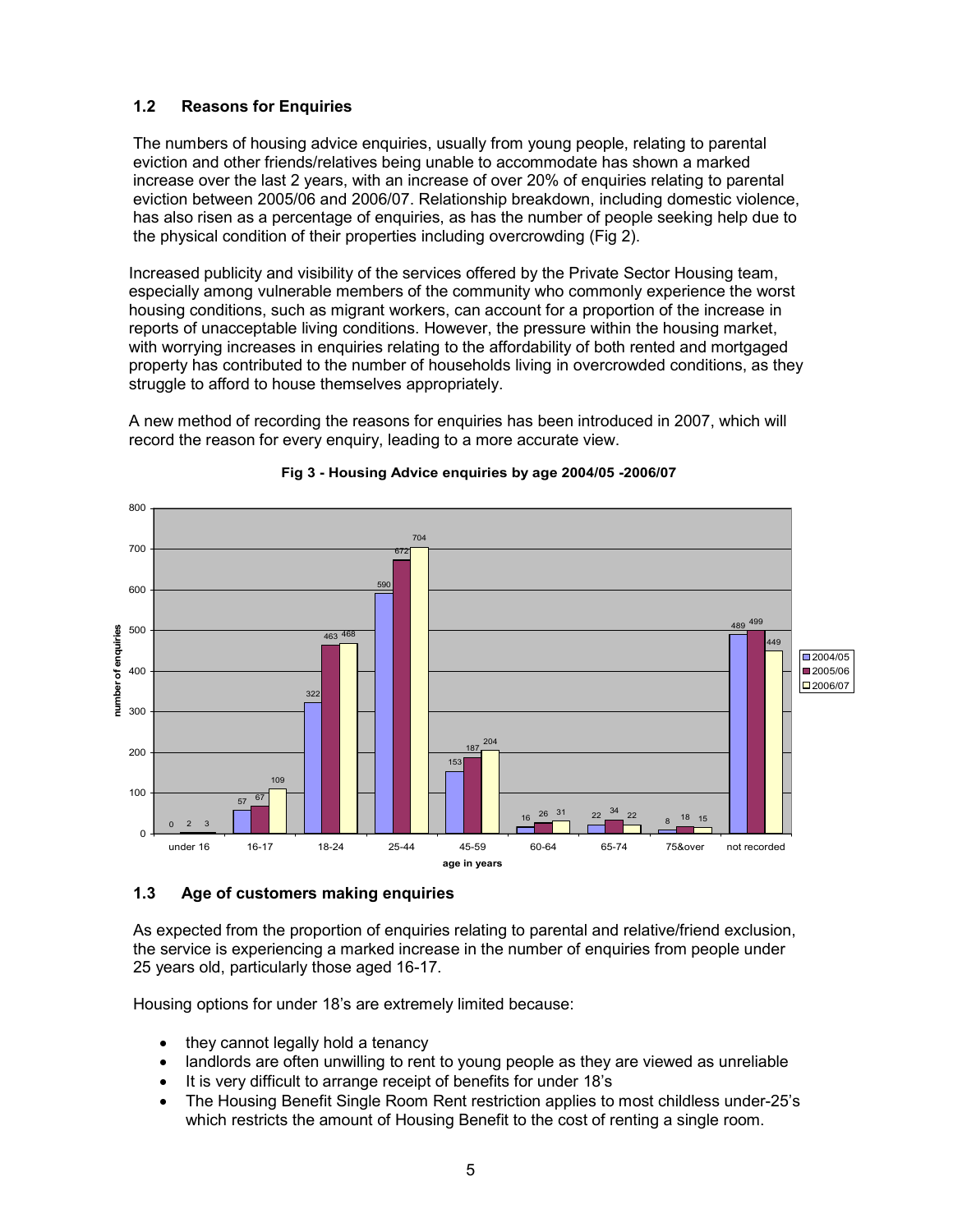- There are limited supported housing options available, and those which do exist are over-subscribed.
- The unaffordability of open market housing particularly affects young people, as they are often on a restricted income

# 1.4 Availability of social rented housing

Social Housing also remains inaccessible to many households regardless of age, as demand far exceeds supply. At February 2007 there were 2832 applicants for social housing on the Housing Register, with only 713 available properties throughout 2006/07 in total. Development of new housing stock is still struggling to replace properties lost through preserved Right to Buy and Right to Acquire.

# 1.5 Conclusion

The Housing Advice and Homelessness service is receiving increased demand year on year. Those seeking help are often people on low incomes and young people for whom housing options are limited, and more needs to be done to meet the needs of this often challenging customer group. The inaccessibility of the housing market for the majority of customers also presents a major challenge to providing affordable and accessible housing options.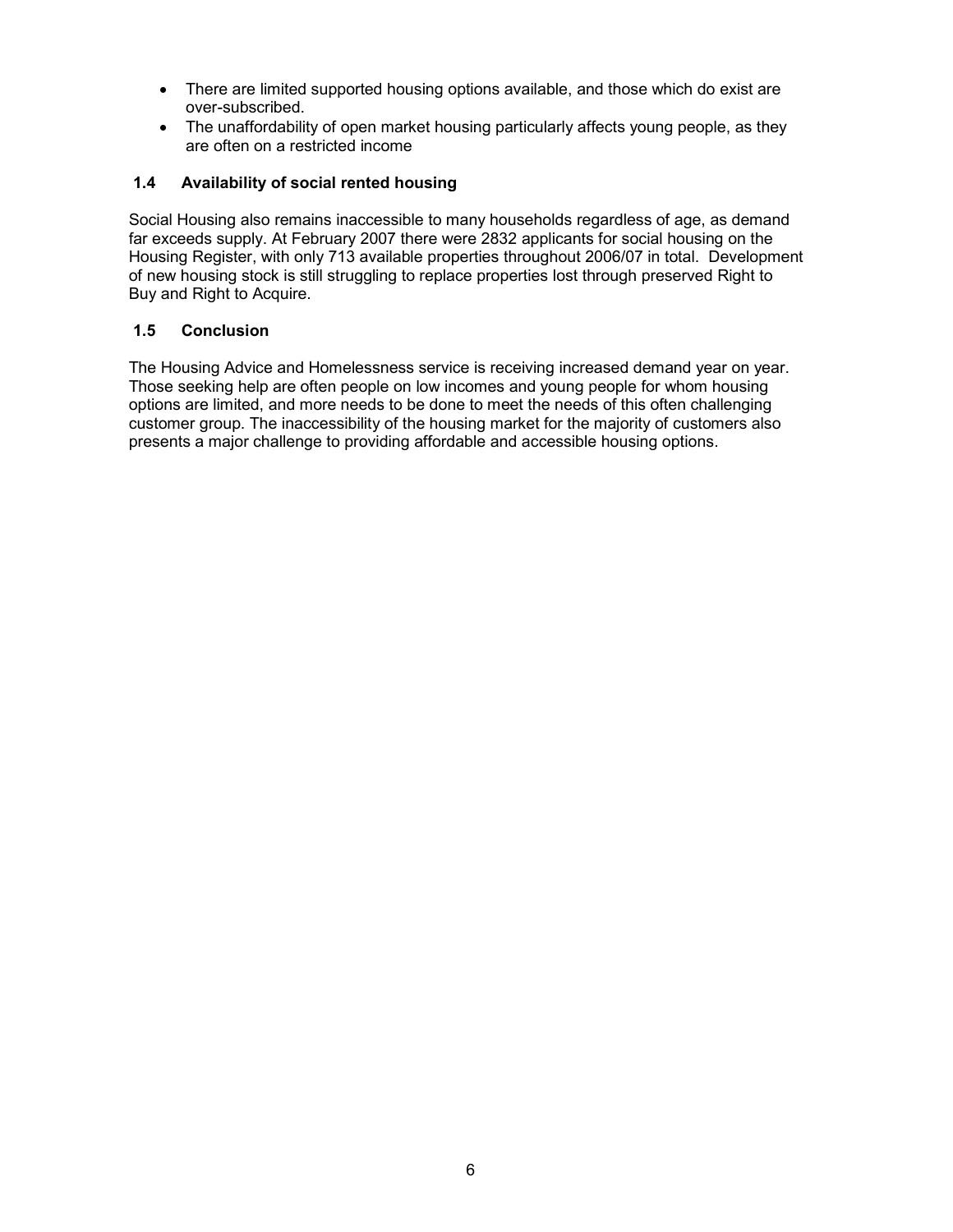# 2. Homelessness Prevention



#### Fig 4 - Cases where homelessness has been prevented for >6 months 2006/07

#### 2.1 Homelessness prevention casework

Since the start of 2006/07 we have measured the number of cases where homelessness has been prevented for a period of 6 months or longer through direct work undertaken by our Housing Advisory Officers (Fig 4). This is reported to the Government as a Best Value Performance Indicator.

Only those households who, without this work, would go on to make an application as homeless are counted for this purpose so although the numbers are increasing and reflect well on the work of the team, further work done with those households who might be seen as not having a priority need for assistance under the terms of the legislation are not recorded here.

# 2.2 Conclusion – Changes in focus and increased resources are producing results

The increase in the number of households where homelessness has been prevented is due to the change in the focus and culture of the Housing Advice & Homelessness Team, including:

- the change in orientation of services away from 'processing' applications as homeless and towards homelessness prevention – with 4 full time prevention officers and only 1.4 working in assessment
- the use of additional resources gained by the team to produce real options for customers experiencing housing difficulties
- the hard work, knowledge and flexibility of the Housing Advisory Officers
- improved partnership working
- increased engagement of specialist agencies offering advice, assistance and advocacy services to ensure accommodation remains sustainable in the medium and long term to customers with complex needs

Examples are given on the next page of the type of successful prevention work undertaken by the Housing Advisory Officers.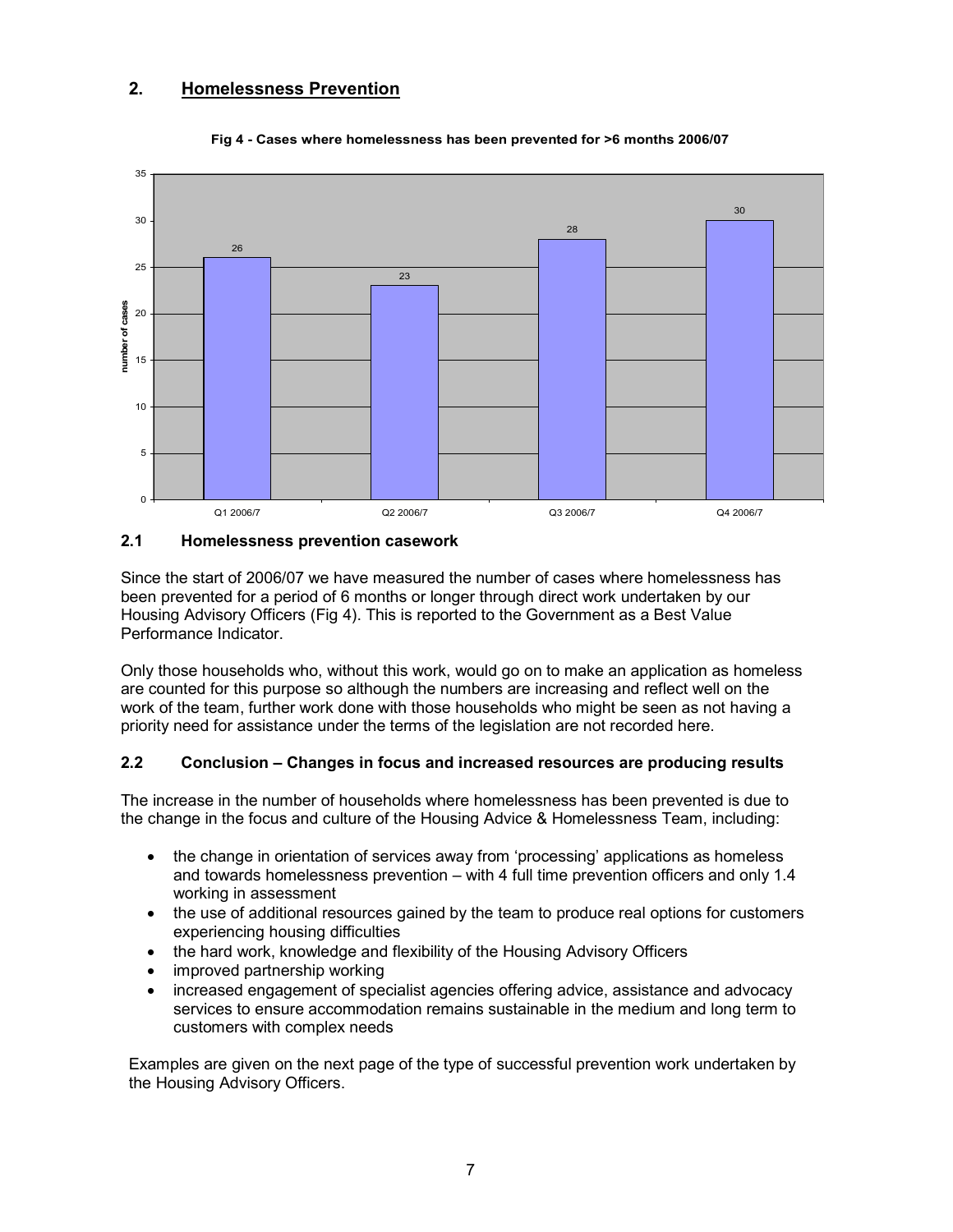#### Case Study 1

Mr B was due to have his house repossessed the following week. This was prevented through negotiations with his mortgage lender alongside accessing the Intensive Money Advice Service and benefits advice, including an application for Disability Living Allowance.

#### Case Study 2

Mrs H was finding it impossible to communicate with her adult son who was living with her, and was going to ask him to leave. A referral to the Mediation service allowed communication and son realised he was causing distress. A compromise was reached which allowed him to remain in the family home.

#### Case Study 3

Mr C was a young man sleeping in a car in his friend's garage. He was found accommodation through the Lodgings Register with the help of the Rent & Deposit Loan Scheme

#### Case Study 4

Referral to Intensive Money Advice service prevented the revoking of Mr G's lease due to non payment of service charges because illness had reduced his income. The team are still working with Mr G to address longer term affordability issues

#### Case Study 5

Mr & Mrs E were assisted to successfully avoid repossession after commencement of court action. With our help they obtained a Suspended Possession Order and made an acceptable and affordable arrangement with their landlord to pay their arrears.

#### Case Study 6

Notification was received from a housing association that Mrs J was due to be taken back to court for possession of the property due to rent arrears of £2,000+ and lack of any payment for two months.

The officer obtained full details of Mrs J's situation – she worked part time but her hours varied and this had affected her housing benefit. In addition to this one of her sons had lived with her and also affected housing benefit entitlement.

Housing Advisory Officer liaised with Anglia Revenues Partnership, Mrs J, the landlord and Mrs J's solicitor to assist with an application to suspend the warrant for possession, which was successful.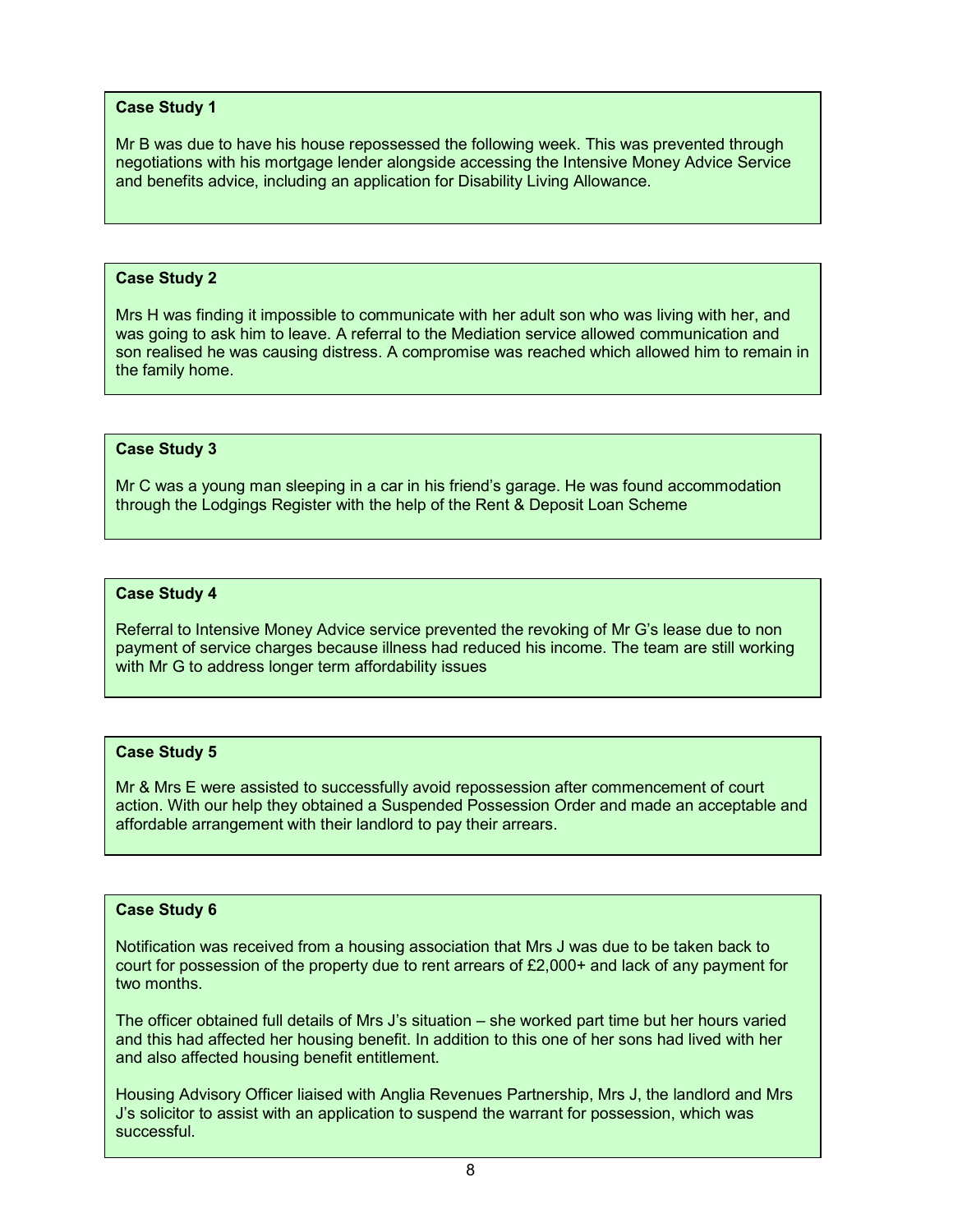# 3. Homelessness Applications

# 3.1 Application numbers

In contrast with the rise in the number of enquiries, the number of applications as homeless has dropped significantly since the end of 2004/05, which correlates with the shift in focus of the Housing Advice & Homelessness Unit towards the prevention of homelessness (Fig 5). The massive reduction in the number of applications during 05/06 reversed slightly during 06/07, and is now stable at around 45 decisions per quarter.

This appears to be partly due to customers approaching us at a stage where their housing difficulties are so complex (including multiple personal needs and multi-lingual difficulties rather than purely housing problems) or so advanced that accommodation has already been lost, that prevention of homelessness is not possible. The small recent increase can also be partially attributed to the growing number of emerging households – young people wishing to or obliged to leave home and live independently.



Fig 5 - Homelessness applications determined 03/04 - 06/07

# 3.2 Decisions and duties

The number of applications where a decision has been reached to accept a rehousing duty to the household has fallen in line with the overall decrease in applications (Fig 6).

A rehousing duty is accepted where a household's circumstances have been found, after investigations have been undertaken, to fit the following statutory criteria:

- To be eligible for help from public funds
- To be homeless
- To have a priority need
- Not be intentionally homeless
- To have a local connection to the district

This general reduction also applies to households found not homeless.

The number of households found intentionally homeless has remained relatively constant over the last four years, and reflects the facts that when people have done or failed to do something which means they lose their accommodation, it is more difficult to intervene and negotiate on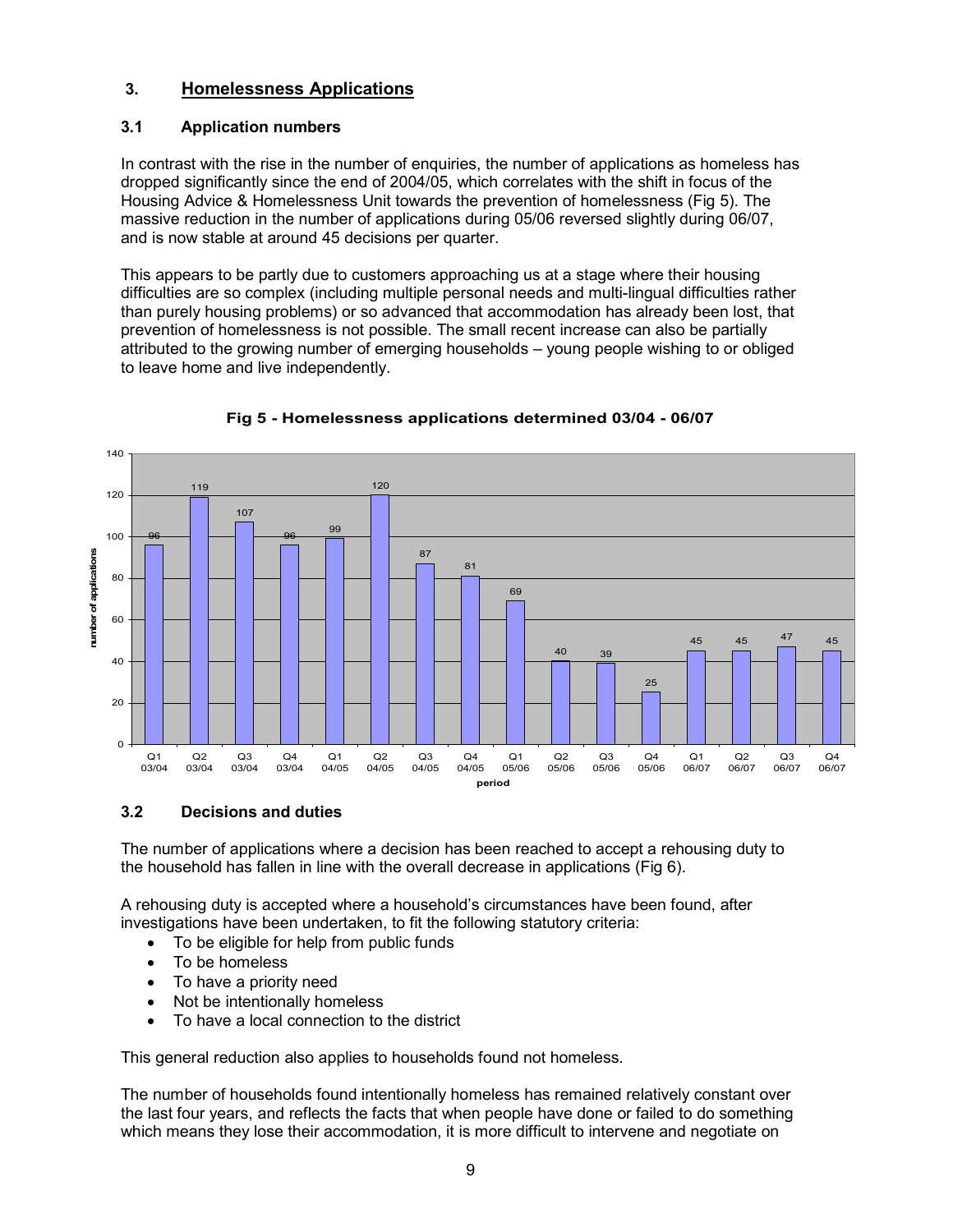their behalf. Poor conduct of prior tenancies also makes alternative housing options, particularly the private sector, more difficult to access for these households.

The number of applications which resulted in a decision of 'not in priority need' has declined significantly over the last two years. This is due in part to:

- more options being available through the service to solve housing difficulties, meaning people do not see making a homelessness application, even when they have been advised there is little likelihood of it not succeeding, as their only chance of housing, and;
- clear and realistic advice from a Housing Advisory Officer before an application is made, setting out the application process and the levels of investigation undertaken, as well as assisting the customer to resolve their housing difficulties.



Fig 6 - Outcomes of homelessness applications 03/04 - 06/07

#### 3.3 Reasons for Homelessness

For applicants to whom a rehousing duty has been accepted, the main reasons for homelessness (Fig 7) reflect the main reasons people approach us with housing enquiries (Fig

- 2):
	- Eviction by parent or relative/friend
	- Relationship breakdown
	- Loss of private rented accommodation

 Most categories are decreasing numerically in line with the overall decrease in applications and acceptances, but there are several worrying trends.

The largest area of growth in Breckland has been parental eviction, which doubled between 2005/06 and 2006/07. It is predominantly people under 25 who experience this situation, and increasing numbers of single young people, young single parents and pregnant young women are being excluded from their family home.

Rent and mortgage arrears in private sector dwellings as the main reason for homelessness is increasing, which also mirrors the trend in housing advice requests (Fig 2).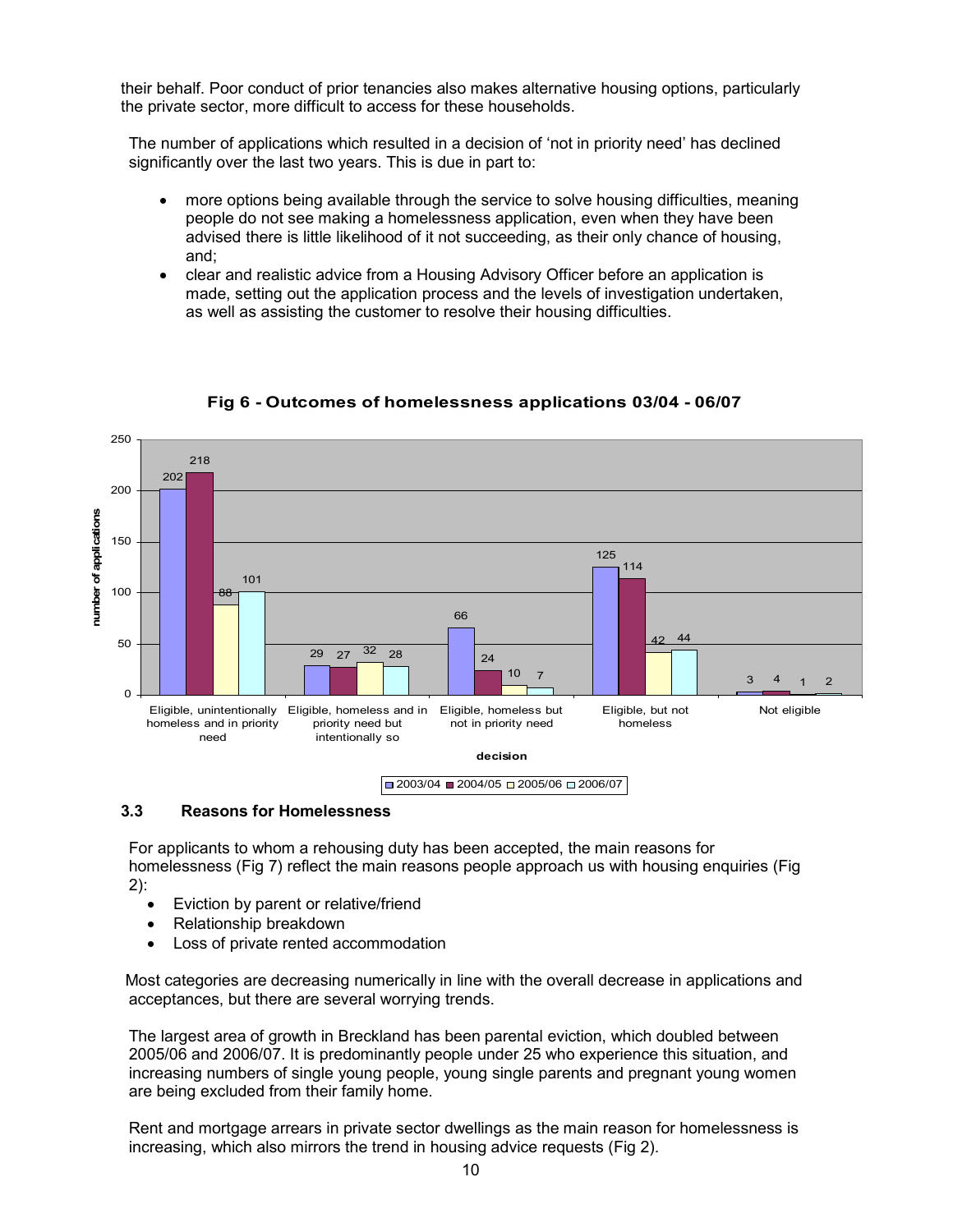The increasing unaffordability of private sector homes, and the shortage of social housing may also have a bearing on the parental and relative/friend eviction figures, as more young people are remaining at home past the time they would normally move into independent living, simply because they cannot afford to do so.

The number of applicants accepted where the main reason for homelessness is loss of rented or tied accommodation other than Assured Shorthold tenancy is increasing, although the numbers remain small. This is due in the main to workers experiencing loss of work, leading to the loss of accommodation tied to that work.



Fig 7 - Main reason for loss of last settled home - households found priority need, unintentionally homeless and eligible 2003 - 2007

# 3.4 Age of homeless applicants

The age of applicants to whom a rehousing duty has been accepted (Fig 8) has shown that the number of acceptances of applicants under 25 years old has increased markedly. This includes both single people and households with dependent children or a pregnant woman. The number of households where the main applicant is between 25 and 44 years old has decreased, and the older age ranges (over 45) has increased slightly, but really only in reflection of the overall slight increase in applications/acceptances during 2006/07. The number of accepted applicants over retirement age is very low, and although many people in this age range are housed in a settled way, there is some concern that awareness and willingness to engage with available help may also be low with older people.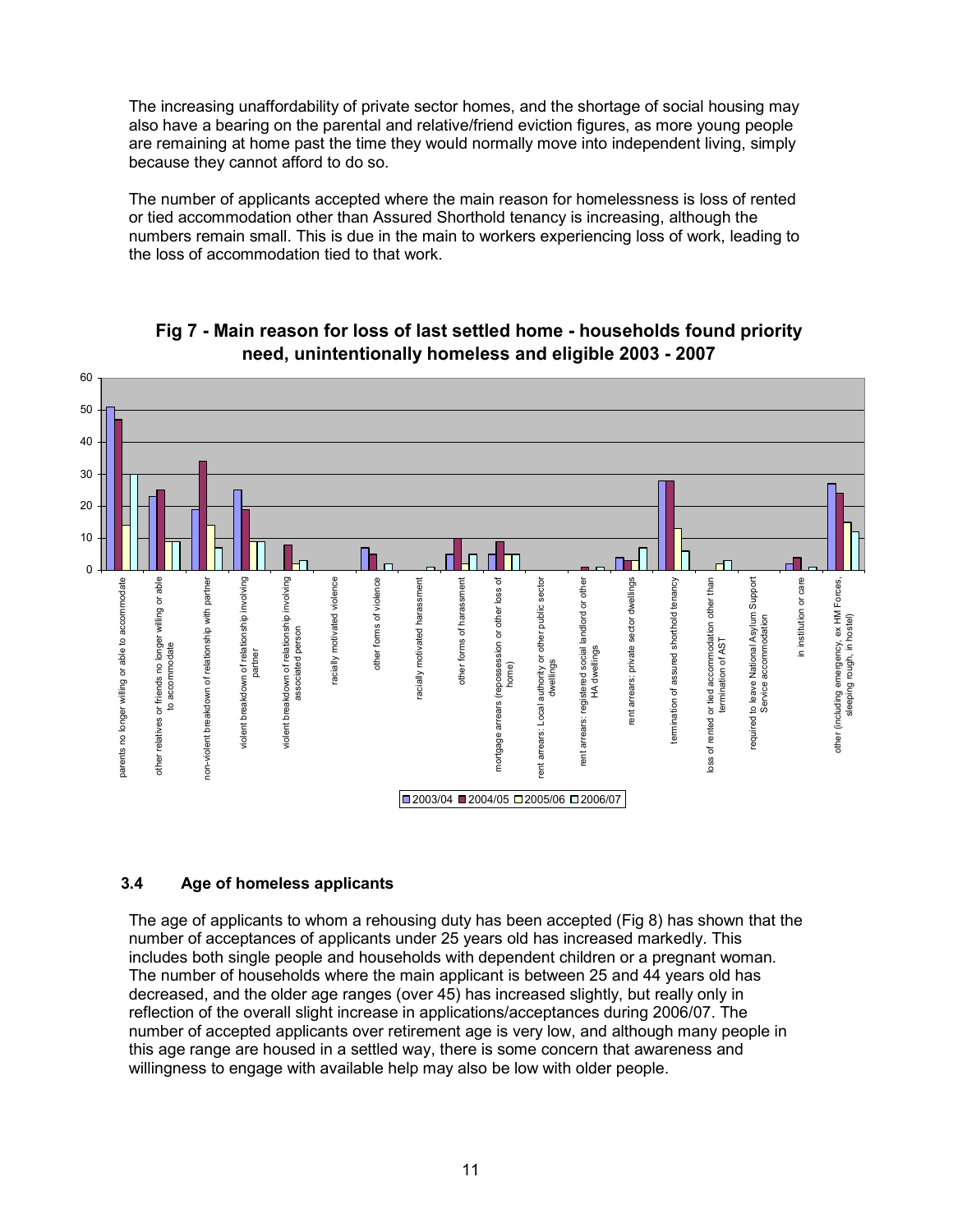

#### Fig 8 - Age of applicants found eligible, unintentionally homeless and in priority need 2005/06 - 2006/07

Whilst a detailed study has not been undertaken, casework evidence suggests that there are three main reasons for an increase in the number of acceptances of applicants under 25 years old:

- The aforementioned increase in emerging households
- Relatively low incomes in this age group across the board
- Increased demand for social housing equalling reduced capacity to meet demand from those in greatest housing need

# 3.5 Conclusion – what's to be done about young people's housing problems, and how do we make the market accessible?

The most obvious change in demand for services over the last two years is the increase in enquiries and applications from young people.

The predominant reason for seeking help is parental and relative/friend exclusion/eviction, and this can be a particularly difficult area in which to prevent homelessness, due to often deep personal conflict and the consideration of risk to both customer and household. Young people and their complex needs, including extremely limited options with regard to alternative accommodation, require specialist focus and partnership working to resolve.

Many customers have not lived independently before, and lack the life skills to survive in a tenancy without support, requiring targeted services to ensure the tenancy does not fail. The relative shortage of small units of social housing also creates accessibility issues, although this has been recognised and is being addressed in part through the development process.

Another area of growing problems is that of the unaffordability of private rented and mortgaged property. Several interest rate rises and the continuing rise in property prices has left many households who extended their finances to the limit to purchase a property when rates were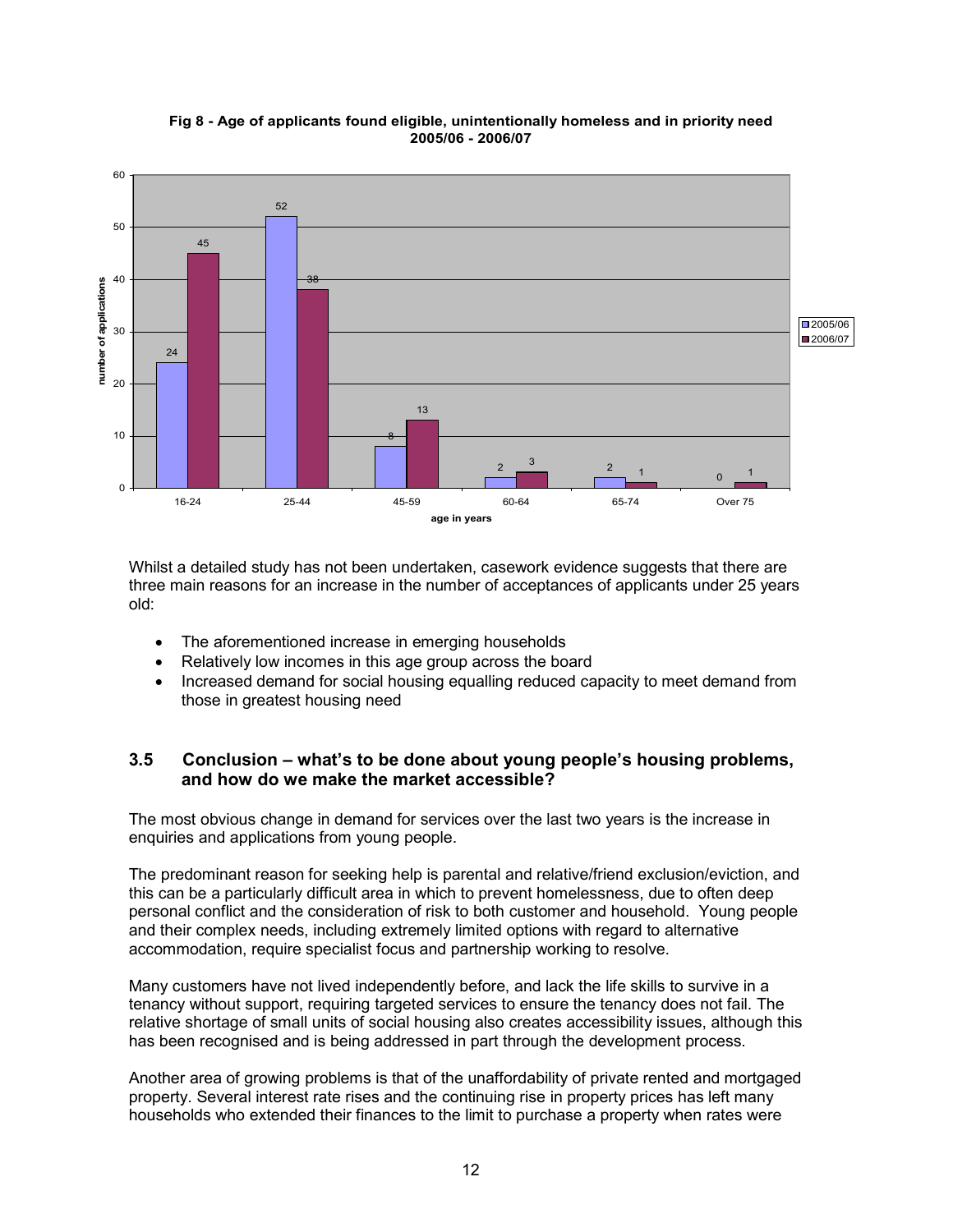lower with real and pressing payment difficulties. Other households are unable to purchase at all:

• Average property purchase price for a 2/3 bedroom house in Breckland

£170,000 (March 2007)

• Average household income in Breckland:

£25,605 (summer 2006)

• Percentage of population of the district earning under £20,000:

#### 52.5%

• On a household income of £20,000 mortgage availability on a standard calculation of 3.5 x income:

#### £70,000

This means that the majority of households in the district are unable to purchase a family home in many areas in the district.

Mortgage interest rate rises and growing demand has also influenced the rental market, with the average rent for a 2/3 bedroom property in the district being around £550 (May 2007). For those in receipt of Housing Benefit the Reference Rents set by the Rent Office do not reflect the actual cost of renting, leaving a large shortfall in many cases. The private rented sector is the most plentiful and accessible of the options for many customers, but the large deposits and high rents are a barring factor. Work towards making this accommodation more available, affordable, and of a high standard is another area of focus for the Housing Advice & Homelessness service working in partnership with the Private Sector Housing team.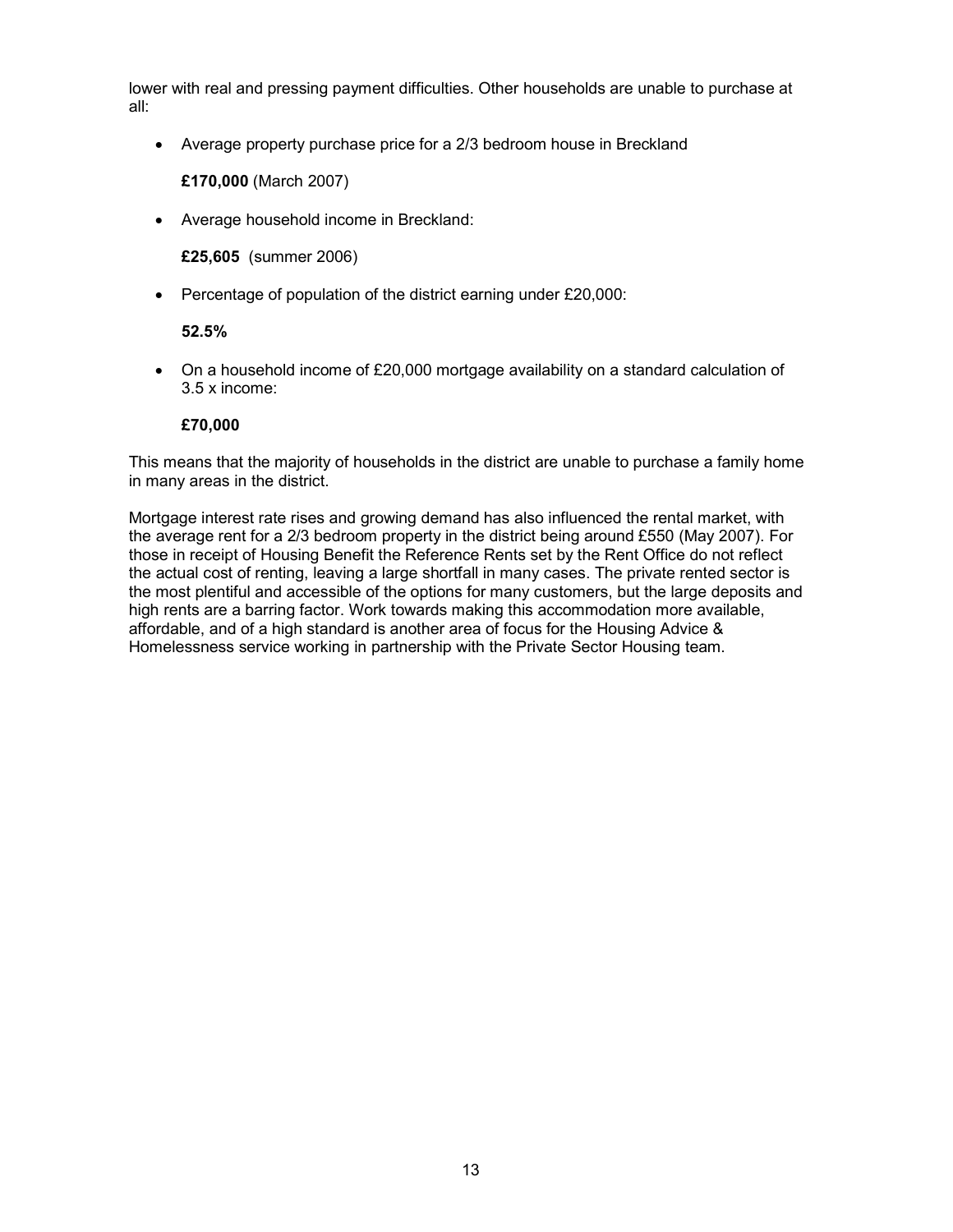# 4. Temporary Accommodation

The pattern of temporary accommodation use (Fig 9) reflects the fluctuations in demand from customers making applications as homeless (Fig 5), reducing from a high point of 63 households accommodated in September 2007, to an average of around 40 households in 2006/07.

Despite the increase in applications in 2006/07, use of bed and breakfast has stayed fairly constant, usually remaining at under 10 households housed in this type of accommodation at any one time.

The introduction of the first Private Sector Leasing properties, and the contracting of six units of self-contained nightly accommodation in Dereham at the beginning of 2007/08 has meant that although temporary accommodation is never ideal, customers can be accommodated in self-contained properties in the district, which is far preferable to shared facilities bed and breakfast accommodation some distance away from their established support networks, employment, schools and services.



#### Fig 9 - Temporary Accommodation occupancy 2003 - 2007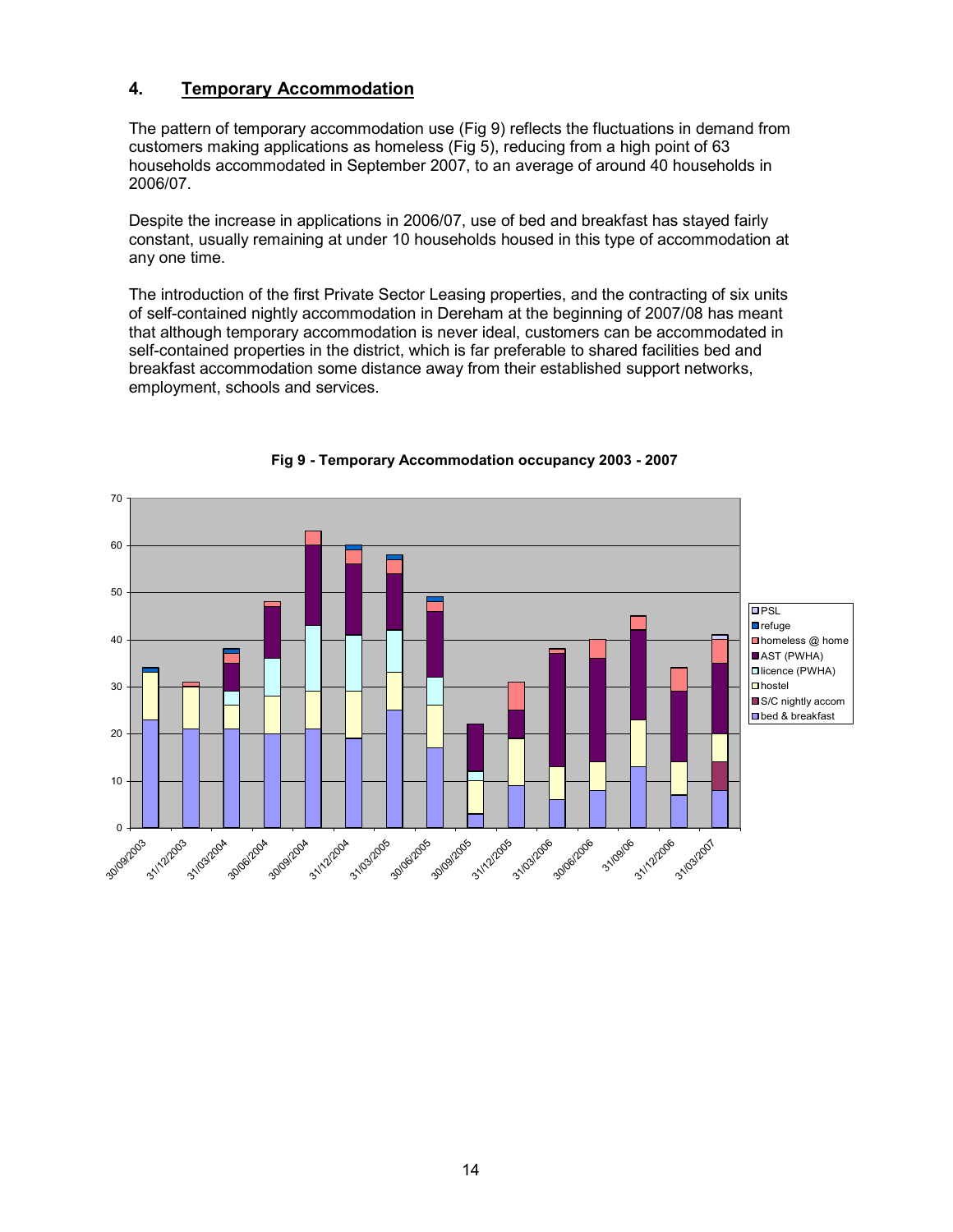# 5. Progress against the 2006 Homelessness Strategy Review Action Plan Targets Achieved

This section details the progress made against the targets set out in the 2006 action plan and additional work undertaken, broken down into the sections shown in the 2006 action plan.

# 5.1 Prevention of Homelessness & Housing Options - we have:

- Maintained the Housing Advice & Homelessness team 'split' 4 homelessness prevention casework officers to 1.4 homelessness application assessment officers
- Prevented homelessness for over 100 households in 2006/07
- Commissioned & reviewed a Lodgings Register with Solo Housing
- Entered into a nominations agreement with St Matthew Housing the main provider of supported accommodation in Breckland
- Expanded the Rent & Deposit Loan Scheme over 50 households helped to access private rented accommodation since 2004
- Introduced a Homelessness Prevention Fund to fund innovative officer-led homelessness prevention casework
- Brought 11 empty properties back into use in 2006/07 against a target of 10.
- Led the county-wide 'Sanctuary Scheme' proving additional security works in the homes of victims of domestic and other violence if they wish to remain living there
- Continued to work with Peddars Way HA around tenants suffering domestic violence
- Expanded the 'early warning of eviction' system with Peddars Way HA to include Broadland and Wherry HAs, with others under negotiation
- Reviewed and expanded our mediation service to include a service to people suffering relationship breakdown to enable them to reach an amicable solution, as well as offering a service to negotiate solutions to parental/relative evictions
- Worked closely with the specialist Housing Advisor at Mancroft Advice Project/Connexions to provide family intervention work where parental eviction is threatened.

# 5.2 Temporary Accommodation – we have:

- Improved the quality and location of temporary accommodation by:
	- $\circ$  Introducing a Private Sector Leasing Scheme by end 2007/08 10 units should be available across the district as temporary accommodation for homeless families
	- $\circ$  Contracting 6 units of nightly paid accommodation in Dereham as an alternative to out-of-district Bed & Breakfast
	- $\circ$  Working with a 'specialist' provider of nightly paid temporary accommodation for 16-25 year olds who provides support alongside accommodation
- Ensured only 1 family with dependent children has been in bed and breakfast accommodation for over 6 weeks since September 2004
- Secured funding and partner RSL for 12 additional domestic violence unit spaces in **Thetford**
- Reduced use of temporary accommodation from a December 2004 figure of 68 households accommodated to an average of 37 households in 2006/07
- Continuously monitored temporary accommodation need and reviewed portfolio accordingly

# 5.3 Research & Monitoring – we have:

- Constantly monitored housing market trends and trends in homelessness applications
- Changed the format of our Customer Satisfaction Survey
- Undertaken a Housing Market Assessment including a Housing Needs Survey results due mid 07/08
- Undertaken a Stock Condition Survey results due mid 07/08
- Undertaken a BME Housing & Housing Support Needs Survey results due mid 07/08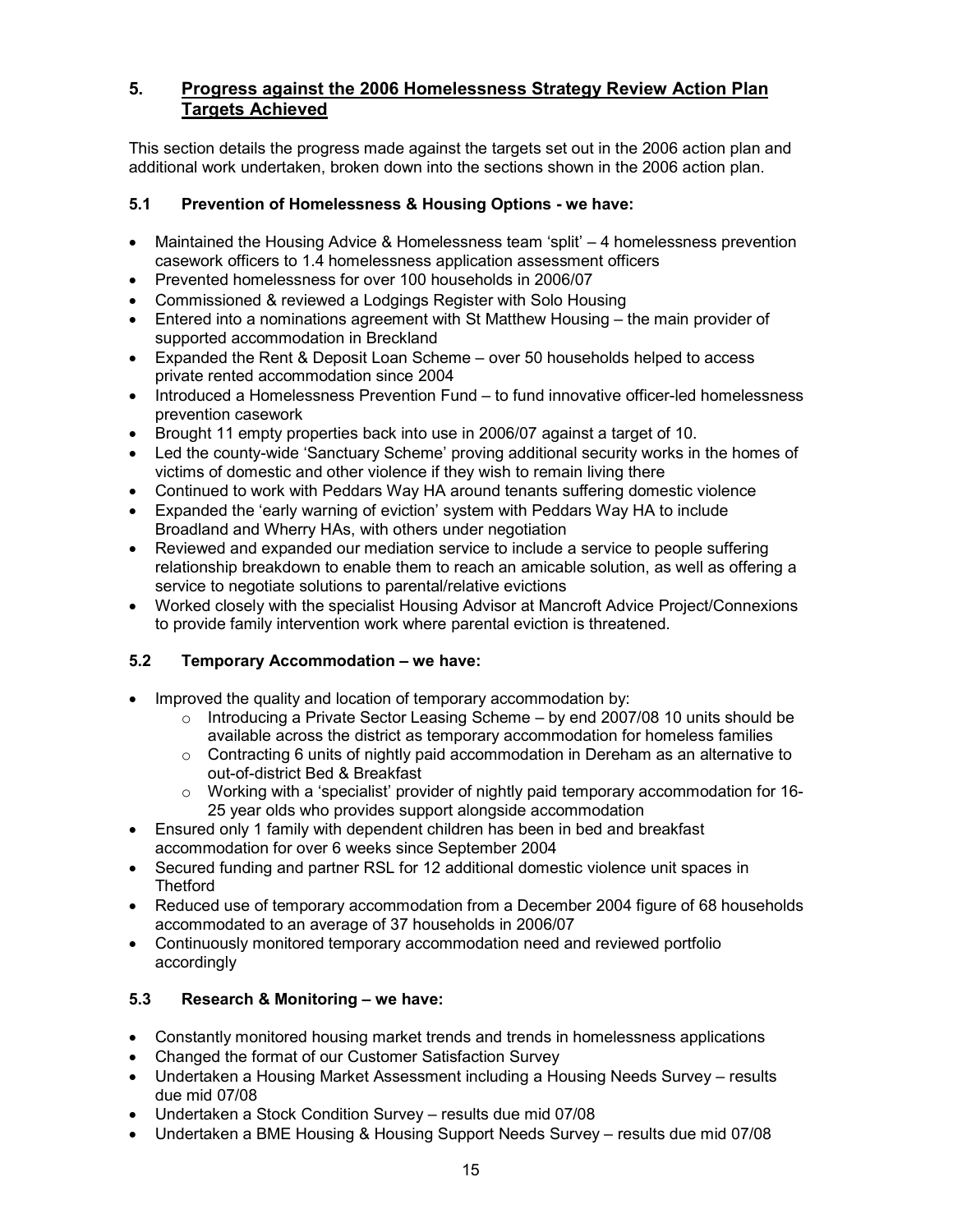# 5.4 Support & Advocacy – we have:

- Reviewed & expanded Intensive Money Advice service
- Reviewed & expanded Mediation service
- Continued Older Persons' Advocacy service
- Increased support to YMCA Furniture Project
- Contributed fully to Supporting People Floating Support Review & full engaged with new provider to ensure appropriate and timely support is targeted to relevant need groups

# 5.5 Resources & Training – we have:

- Carried out an in-house multi-agency course of training sessions with Shelter
- Carried out multi-agency mental health training
- Carried out RSL/Housing Advisory Officer Housing Benefit document verification training
- Carried out interview skills training for all Housing Advisory Officers
- Carried out investigative powers/regulations training for all Housing Advisory Officers
- Carried out personal safety training for all Housing Advisory Officers
- Subscribed to benefits calculation and legal IT packages for use by Housing Advisory officers
- Purchased up-to-date relevant publications for use by Housing Advisory Officers
- Contributed fully to corporate review of Customer Contact Centres

# 5.6 Consultation – we have:

- Developed & distributed annual Consultation Plans
- Held an Information Day with all district RSLs around homelessness, with speakers from CLG, Housing Corporation and National Housing Federation
- Changed format of Customer Satisfaction Surveys and continued on a monthly basis
- Continued and developed multi-agency Homelessness Prevention Forum seeking views on all service developments at earliest possible stage
- Set up and sustained a Youth Homelessness Prevention Forum
- Held several Landlord Forums, including two focussed on items of special interest
- Carried out comprehensive fieldwork and consultation for forthcoming surveys
- Carried out a consultation exercise with four  $6<sup>th</sup>$  form colleges around homelessness
- Carried out quarterly information sessions with portfolio Executive and Support Members

# 5.7 Maximising Use of Housing Stock – we have:

- Commenced review of Housing Register and negotiations ongoing with preferred bidder
- In 05/06 enabled 56 affordable housing units in the district against a target of 52
- In 06/07 enabled 75 affordable housing units in the district against a target of 60
- Appointed a new Enabling & Projects Officer to drive forward the development of new affordable units against a 2007/08 target of 80 units.

#### 5.8 Information – we have:

- Updated and expanded website content and set regular monitoring sessions
- Reviewed and expanded leaflet content
- Produced comprehensive housing advice leaflet for new communities
- Published regular articles in 'Voice' and local press
- Produced regular landlords' newsletter 'Rental Health'
- Provided regular statistical information to Homelessness Forum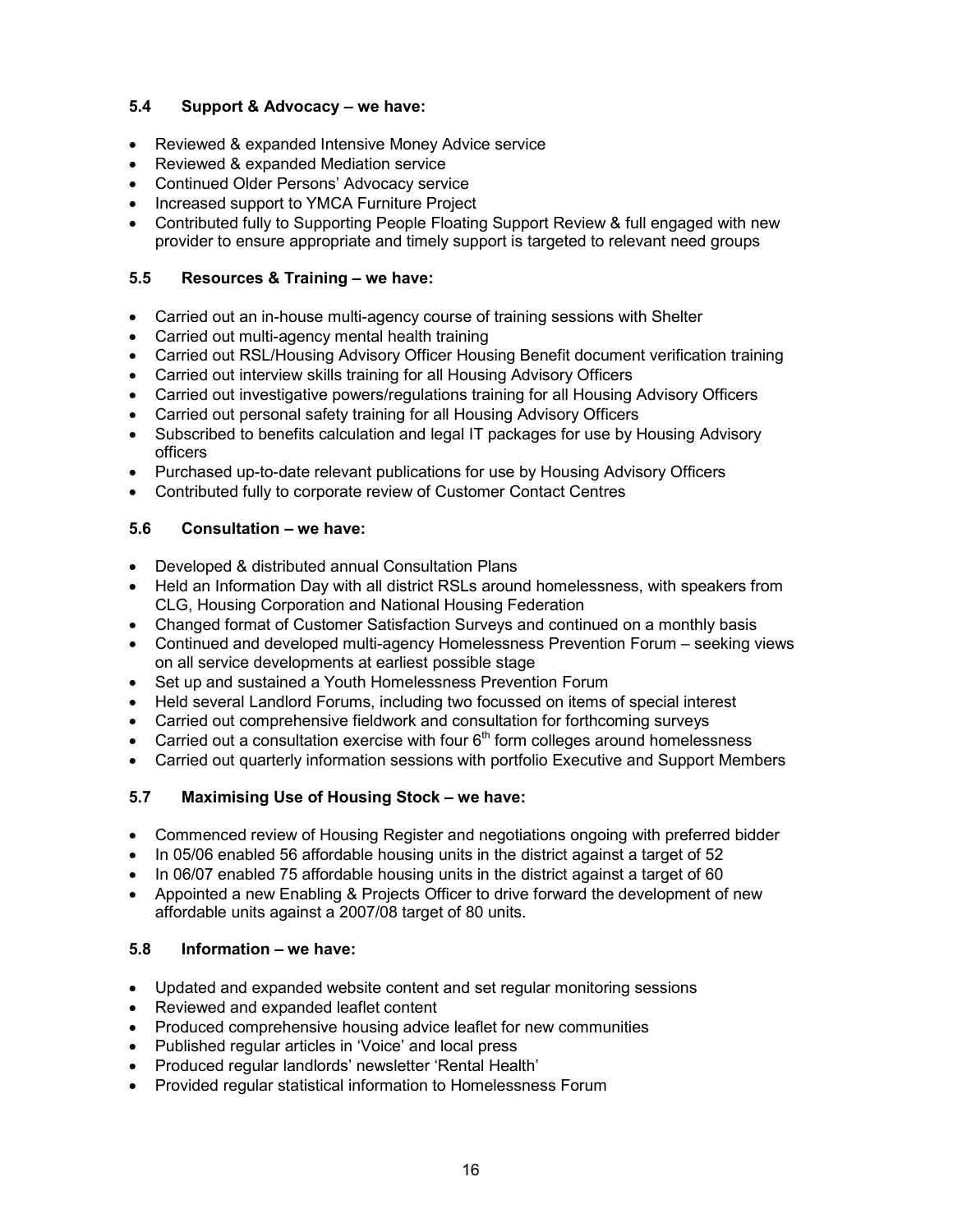# 5.9 Accessibility & Standards – we have:

- Researched and successfully piloted text messaging service
- Provided additional appointment-based advice surgeries in Thetford and Dereham
- Contributed thoroughly to the development of Customer Contact Centres throughout the district
- Reviewed out-of-hours service and put rota in place to ensure accessibility
- Produced, monitored and reported against robust service standards
- Reported progress against Homelessness Strategy Review Action Plan to Homelessness Forum and Policy Development & Review Panel 3

# 5.10 Diversity – we have:

- Carried out a BME Housing and Housing Support Needs Survey
- Produced information in a range of languages including a new comprehensive housing information leaflets
- Worked with the Private Sector Housing team around identifying and meeting the needs of migrant workers
- Increased use of interpreter services one of the largest users in the authority

# 5.11 Partnership Working – we have:

- Liaised with Children's Services and routinely requested Childern Act assessments for homeless 16/17 year olds
- Held regular meetings with Peddars Way Housing Association around homelessness prevention and management
- Held a sub-regional information day around homelessness with speakers from the CLG
- Developed nominations agreements with partner RSLs
- Developed relationships with development arms of RSLs
- Attended seminars and conferences to learn of good practice and develop relationships
- Led for REAP on the newly formed Regional Homelessness Advisory Panel
- Worked with REAP partners to identify common areas for action and joint working

# 5.12 Casework management – we have:

- Adopted fortnightly 1-2-1 meetings between Housing Advisory Officers and Senior Housing Advisory Officer
- Held weekly group meetings around prevention/assessment/rehousing
- Determined 88% of application decisions within 33 working days against a target of 90% (small slippage due to staff absence/recruitment delay and challenging cases)
- Repeat homelessness (where a duty is accepted and the same duty had been accepted towards the same household within the last 2 years) at 2.94% against a target of <10%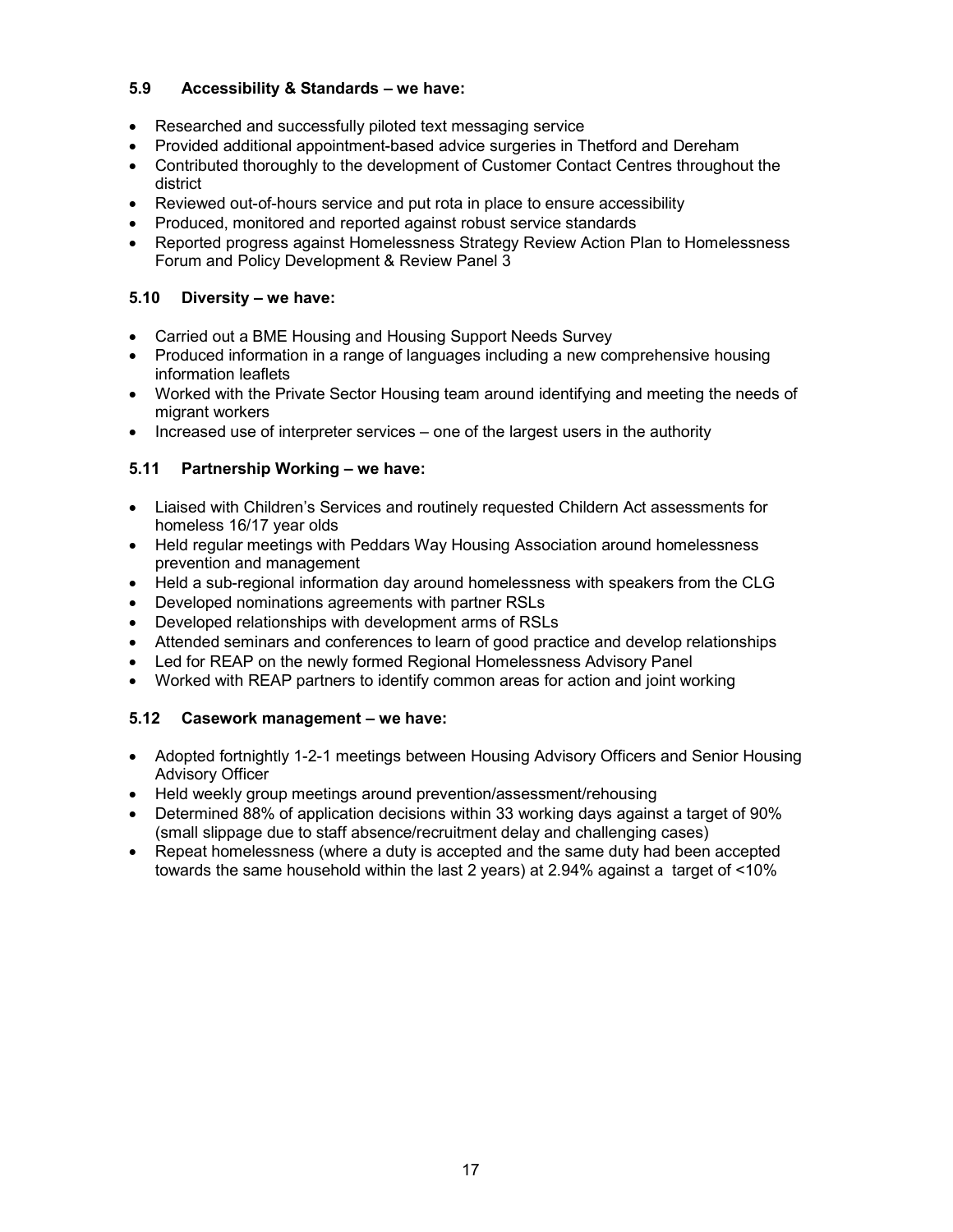# 6. Progress against the 2006 Homelessness Strategy Review Action Plan Target Amendments

This section sets out targets in the 2006 Action Plan which have either not yet been met, or have been amended in light of service demand and/or delivery changes. Again this is broken down into the main areas of the Action Plan.

# 6.1 Prevention of Homelessness & Housing Options

- Direct Lettings scheme linked to Supported Lodgings scheme and moved to 2007/08 action plan
- Supported Lodgings scheme benchmarking underway and to be considered as subregional/cross-district scheme in 2007/08 action plan
- Crashpad scheme linked to supported lodgings and development of young persons' supported accommodation scheme
- Effective arrears recovery system for Rent & Deposit Loan scheme not yet put in place liaison with Finance underway – capacity/resource issues. Moved to 2007/08 action plan
- Rough Sleepers Action Plan low priority compared to other customer groups
- Follow-up interviews for households accepted as homeless capacity issues and relevant BVPI abolished

# 6.2 Temporary Accommodation

- Target to reduce the use of temporary accommodation by 15% per annum by 2010 reduced to 10% per annum. Still on target for 50% reduction by 2010 as set by CLG, but limited scope for further large reductions following success of 2005/06
- Regular condition inspection timetable linked to Service Level Agreements with providers and moved to 2007/08 action plan

# 6.3 Research & Monitoring

- Leeway no longer undertaking Domestic Violence Monitoring
- Explore potential of multi-agency monitoring moved to 07/08 action plan

# 6.4 Resources & Training

• Provision of equipment in interview rooms linked to corporate CSC Review

# 6.5 Maximising use of Housing Stock

• Review of use of designated stock and 'incentive to move' schemes linked to Housing Register move to Choice Based Lettings in December 2008

# 6.6 Information

- Review of standard communications linked to appointment of Principal Homelessness **Officer**
- Quarterly Landlord newsletter moved to 6 monthly due to maintain content and quality
- Tenant information pack moved to 2007/08 action plan

# 6.7 Accessibility & Standards

- Access Strategy linked to corporate strategy development
- Need for local rate or freephone number linked to corporate customer contact role and discussions around Housing's role with the Customer Contact Centre
- Housing Complaint Procedure corporate procedure in use across the authority

# 6.8 Diversity

• Diversity Strategy linked to corporate strategy development (BME Housing Needs Strategy undertaken)

# 6.9 Partnership Working

• Inter-Agency Information Sharing Protocol – moved to 07/08 action plan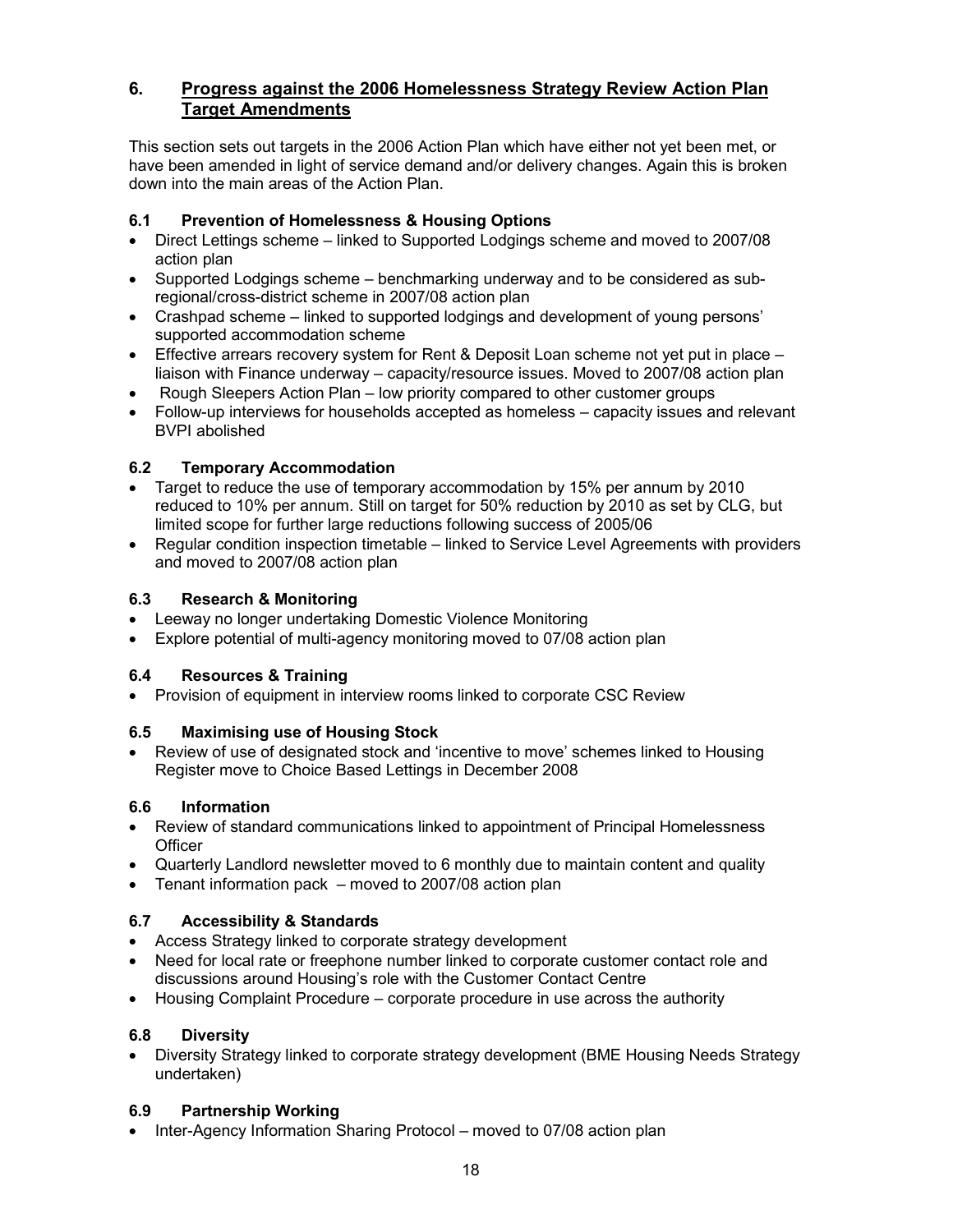# 7. Homelessness Strategy Action Plan 2007/08

Where existing schemes have been successful and are continuing with routine review only or are ongoingresearch/monitoring/consultation exercises, they have not been specifically included in this plan

| <b>Aims</b>                                                                                                                | <b>Proposed Future Action</b>                                                                                                                                                                                                              | <b>Partner</b><br>agencies/<br>lead officer | <b>Time</b><br>scale         | <b>Resource</b><br><b>Implications</b>                                                             | <b>Action to date</b>                                                                                 |
|----------------------------------------------------------------------------------------------------------------------------|--------------------------------------------------------------------------------------------------------------------------------------------------------------------------------------------------------------------------------------------|---------------------------------------------|------------------------------|----------------------------------------------------------------------------------------------------|-------------------------------------------------------------------------------------------------------|
| <b>Prevention of Homelessness</b><br>& Housing Options                                                                     |                                                                                                                                                                                                                                            |                                             |                              |                                                                                                    |                                                                                                       |
| Provide a more efficient,<br>effective, accessible &<br>accountable social housing<br>application and allocation<br>system | Transfer Housing Waiting List by identifying new<br>partner through open tender process, undertaking<br>detailed contract negotiations with preferred partner,<br>and completing a full operational transfer of all functions<br>and staff | BDC/<br>Preferred<br>Partner                | Q3<br>07/08                  | <b>Existing budgets</b>                                                                            | Preferred partner<br>identified - contract<br>negotiations<br>underway                                |
| Concentrate resources &<br>develop policies & protocols<br>towards prevention of<br>homelessness                           | Recruit & appoint Principal Homelessness Officer                                                                                                                                                                                           | <b>BDC</b><br>SHO/PHO                       | Q2<br>07/08                  | Redistribution of existing<br>staff resources                                                      | job description &<br>person<br>specification<br>drafted                                               |
| Develop & sustain accessible,<br>sustainable & suitable housing<br>options                                                 | Assess need for and develop a Supported lodgings<br>scheme in the private rented sector in conjunction with<br>direct lettings & 'Crashpad' schemes. Examine sub-<br>regional potential for all schemes                                    | <b>BDC</b><br>HSADO/<br><b>SHAO</b>         | Q4<br>07/08<br>into<br>08/09 | Homelessness<br>prevention budget/CLG<br>grant funding                                             | Research<br>underway                                                                                  |
|                                                                                                                            | Assess need & feasibility of supported accommodation<br>scheme for young people. Work up project specification                                                                                                                             | <b>BDC</b><br>PHO/SHAO/<br>PEO/HSADO        | Q4<br>07/08                  | HCorp /<br><b>Supporting People</b><br>/other funding                                              | Need established.<br><b>Development RSLs</b><br>seeking sites. Visit<br>to developing<br>scheme 07/07 |
|                                                                                                                            | Put in place effective arrears recovery system for Rent<br>& Deposit Loan Scheme in liaison with Finance Dept.                                                                                                                             | <b>BDC</b><br>PHO/SHAO/<br>HLO/Finance      | Q2<br>07/08                  | Dependent on<br>identifying & securing<br>additional staff<br>resources and expertise              | Meeting held with<br>Finance 04/07                                                                    |
| Work towards an accessible<br>and high quality private rented<br>sector                                                    | Introduce a landlord accreditation scheme - benchmark<br>current good practice, draft outline scheme, consult fully<br>with Landlord Forum, finalise scheme & launch                                                                       | <b>BDC</b><br>PEHO/<br><b>HSADO</b>         | Q4<br>07/08                  | <b>Existing resources</b>                                                                          | Good practice<br>benchmarking<br>underway                                                             |
| Increase provision of affordable<br>housing in the district                                                                | To work towards delivering 165 affordable units per<br>annum by 2010. Target 80 units 2007/08.                                                                                                                                             | <b>BDC</b><br>EPO/PHO                       | 2010                         | Main sources:<br><b>HCorp SHG/ developers</b><br>contribution & provision<br>/recycled RSL Capital | Negotiations in<br>progress for units<br>to be completed<br>during 07/08.                             |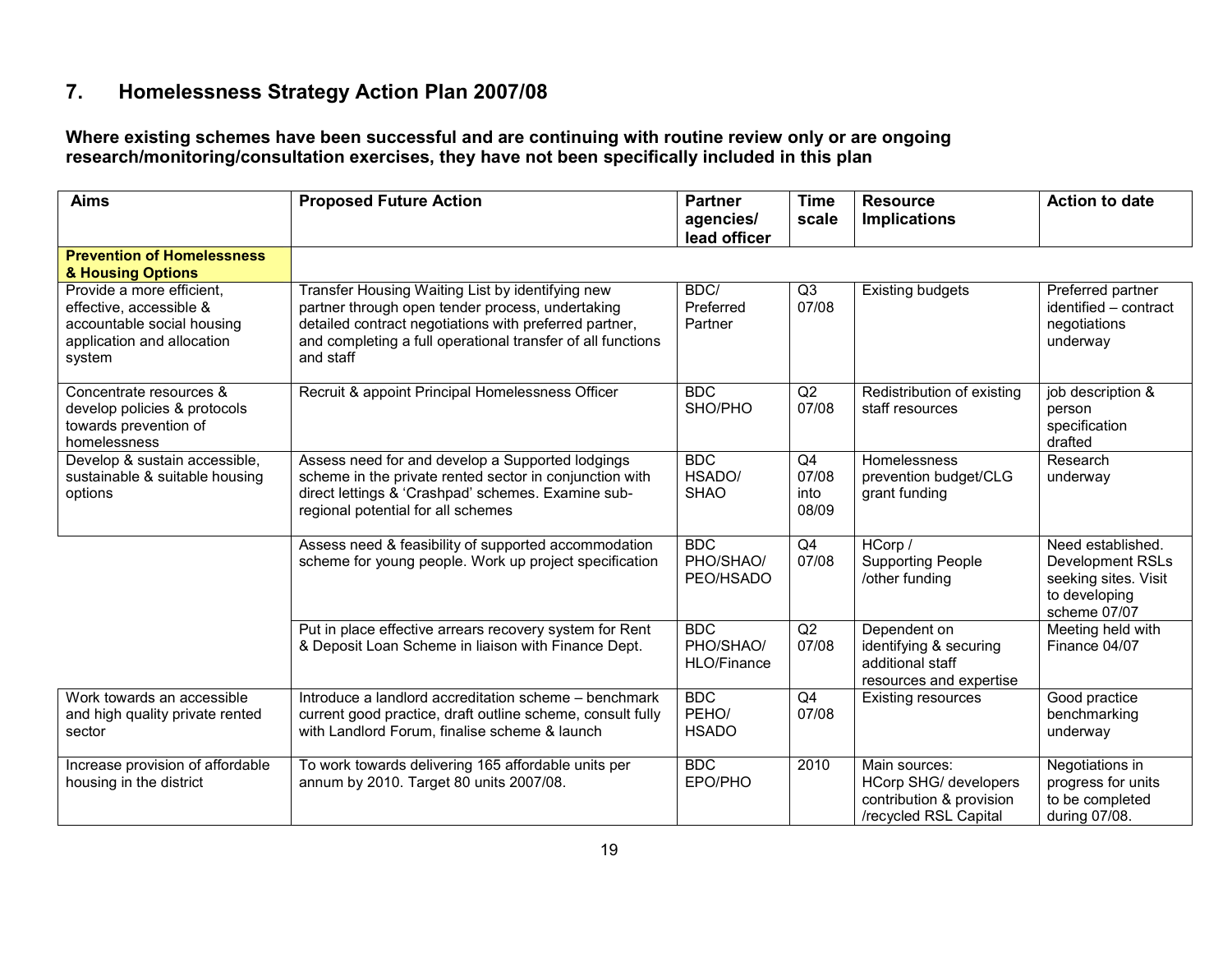|                                                                                                                             |                                                                                                                                                                                                                                                                                                                                                                                                                                                   |                                                  |                          | Grant/ BDC discounted                                                                                 | Several schemes                                                                                                                                         |
|-----------------------------------------------------------------------------------------------------------------------------|---------------------------------------------------------------------------------------------------------------------------------------------------------------------------------------------------------------------------------------------------------------------------------------------------------------------------------------------------------------------------------------------------------------------------------------------------|--------------------------------------------------|--------------------------|-------------------------------------------------------------------------------------------------------|---------------------------------------------------------------------------------------------------------------------------------------------------------|
|                                                                                                                             |                                                                                                                                                                                                                                                                                                                                                                                                                                                   |                                                  |                          | land                                                                                                  | well advanced                                                                                                                                           |
| Maximise number of empty<br>properties bought back into use                                                                 | To bring 8 empty properties back into use (BVPI)                                                                                                                                                                                                                                                                                                                                                                                                  | <b>BDC</b><br>PEHO/PSH<br>team                   | Q4<br>07/08              | Grants/loans to property<br>owners & enforcement<br>powers                                            | Actively working<br>with owners to<br>bring approximately<br>20 properties back<br>into use over time                                                   |
| <b>Temporary Accommodation</b>                                                                                              |                                                                                                                                                                                                                                                                                                                                                                                                                                                   |                                                  |                          |                                                                                                       |                                                                                                                                                         |
| Optimise existing & future use<br>of hostel resources                                                                       | Redevelopment of John Room House:<br>Agree full detailed project, seek political and planning<br>approval and tender for appointment of contractor                                                                                                                                                                                                                                                                                                | <b>BDC</b><br>PHO/SHAO/<br>EPO/HSADO             | Q4<br>07/08              | Put-aside capital funding<br>/temporary<br>accommodation budget/<br>possible Supporting<br>People bid | Project Plan drafted<br>& agreed with SHM                                                                                                               |
| To reduce the use of insecure<br>temporary accommodation by<br>50% by 2010 from 31/12/04                                    | Work towards developing alternatives to temporary<br>accommodation through homelessness prevention<br>options and active casework                                                                                                                                                                                                                                                                                                                 | <b>BDC</b><br>PHA/SHAO/<br>HSADO/<br><b>HAOs</b> | Q4<br>07/08              | Homelessness<br>prevention budget/CLG<br>grant                                                        | Annual target of<br>10% reduction set<br>wef 07/08.<br>Currently well on<br>target for 50%<br>reduction.                                                |
| Ensure no household with<br>children or expectant mothers<br>are accommodated in bed and<br>breakfast for more than 6 weeks | Use all available options to meet this target (BVPI)                                                                                                                                                                                                                                                                                                                                                                                              | <b>BDC</b><br>SHAO/HAOs                          | Q4<br>07/08              | Temporary accom<br>budget/Homelessness<br>prevention budget/CLG<br>grant                              | 100% success in<br>achieving this<br>target during 05/06<br>& 06/07                                                                                     |
| Provide 1 domestic violence<br>refuge space per 10,000<br>population                                                        | Work with development partner RSL towards providing<br>additional 12 space refuge in south of district (BVPI)                                                                                                                                                                                                                                                                                                                                     | <b>BDC/develop</b><br>ment partner<br><b>RSL</b> | Comp<br>-letion<br>09/10 | <b>HCorp/Supporting</b><br>People funding                                                             | Site & partner<br>identified. Plans<br>drawn up. Pre-<br>planning<br>discussions taking<br>place                                                        |
| Ensure temporary/interim<br>accommodation is of a suitable<br>quality standard and location                                 | Establish a programme to regularly check the quality of<br>interim/temporary accommodation and put in place a<br>service level agreement with each provider.                                                                                                                                                                                                                                                                                      | <b>BDC</b><br>SHAO/HLO/<br><b>HSADO</b>          | Q2<br>07/08              | <b>Existing resources</b>                                                                             | SLA drafted and<br>inspection regime<br>discussed                                                                                                       |
| Achieve targets for reducing<br>use of temporary<br>accommodation                                                           | Achieve by use of active homelessness prevention<br>case work:<br>1. Average length of stay in B&B for families with<br>children/expectant mother $- < 3$ weeks (LPI)<br>2. Average length of stay in hostel for families with<br>children/expectant mother - < 6 weeks (LPI)<br>3. Average number of families with<br>children/expectant mother in temporary<br>accommodation compared with same point<br>previous year - reduction of 10% (LPI) | <b>BDC</b><br>SHAO/HAOs                          | Q4<br>07/08              | <b>Existing resources</b>                                                                             | 05/06<br>achievements:<br>1. 2 wks against<br>target of <4 wks<br>2. 6 wks against<br>target of 9 wks<br>3. 14.1% reduction<br>against target of<br>15% |
| <b>Research &amp; Monitoring</b>                                                                                            |                                                                                                                                                                                                                                                                                                                                                                                                                                                   |                                                  |                          |                                                                                                       |                                                                                                                                                         |
| Develop information-gathering                                                                                               | Explore potential value of common monitoring                                                                                                                                                                                                                                                                                                                                                                                                      | <b>BDC</b>                                       | Q <sub>4</sub>           | <b>Existing resources</b>                                                                             |                                                                                                                                                         |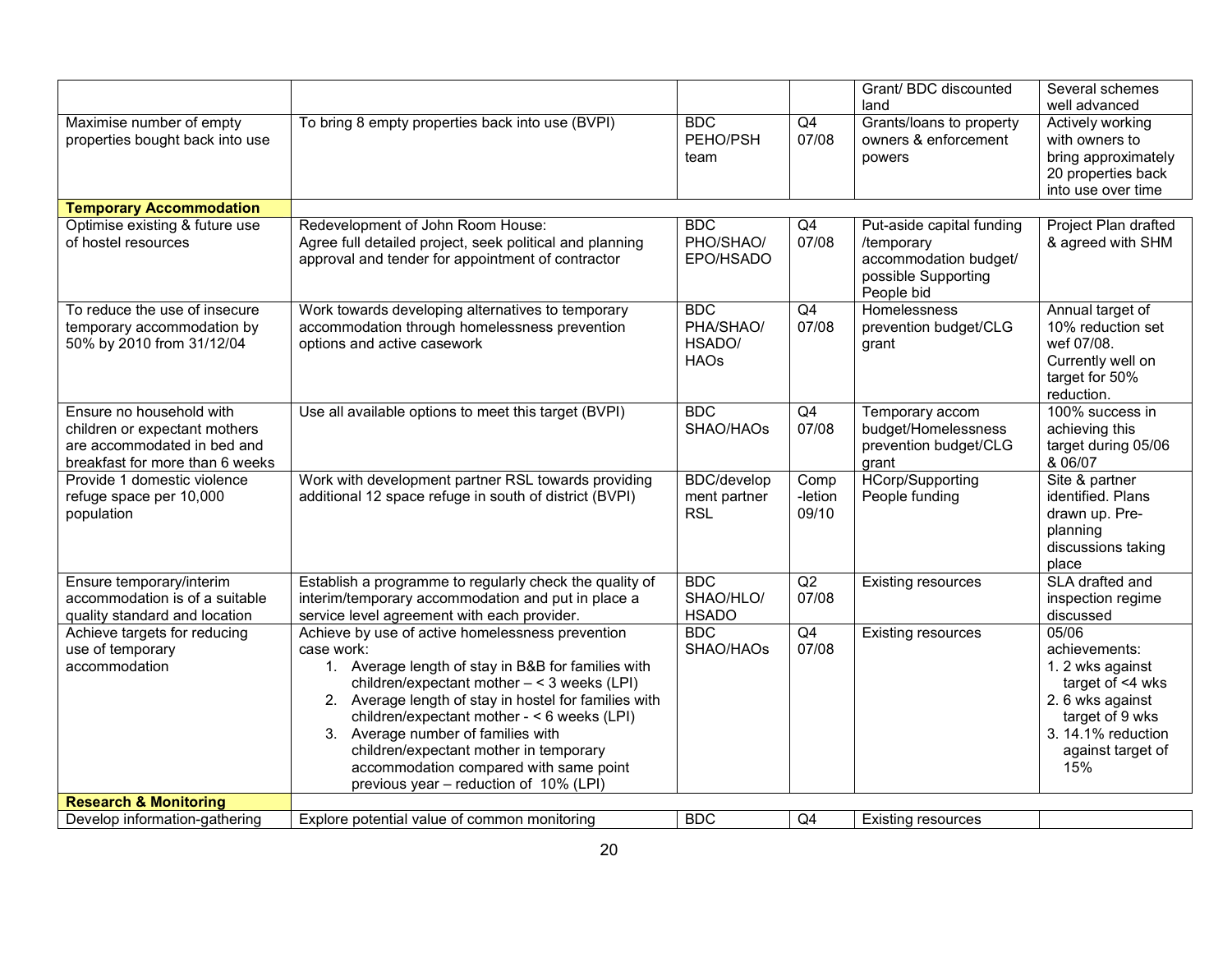| processes to establish needs &<br>trends                                                                                                  | processes including benchmarking existing schemes                                                                                                         | HSADO/<br><b>SHAO</b>                           | 07/08                    |                                                                                                                 |                                                                                                                                                                    |
|-------------------------------------------------------------------------------------------------------------------------------------------|-----------------------------------------------------------------------------------------------------------------------------------------------------------|-------------------------------------------------|--------------------------|-----------------------------------------------------------------------------------------------------------------|--------------------------------------------------------------------------------------------------------------------------------------------------------------------|
| <b>Resources &amp; Training</b>                                                                                                           |                                                                                                                                                           |                                                 |                          |                                                                                                                 |                                                                                                                                                                    |
| Provide suitable effective tools<br>to enhance homelessness<br>prevention work                                                            | Continue use of successfully piloted SMS text<br>messaging service. Expand use where appropriate and<br>contribute fully to corporate assessment/roll-out | <b>BDC</b><br>HSADO/<br><b>HAOs</b>             | On-<br>going             | $CLG$ grant $-$ text<br>charges only                                                                            | <b>SMS</b> service<br>piloted<br>successfully.<br>Recommendation<br>to continue use &<br>research corporate<br>uses approved<br>through ICT Board                  |
|                                                                                                                                           | Contribute fully to corporate review of equipment for<br>customer contact centres                                                                         | <b>BDC</b><br>SHM/SHAO                          | On-<br>going             | Corporate resources                                                                                             | Fully involved in<br>Thetford<br>redevelopment                                                                                                                     |
|                                                                                                                                           | Introduce use of Civica APP (formerly FLARE) system<br>for recording & retrieval of homelessness/housing<br>advice information                            | <b>BDC</b><br>PHOs                              | $Q3$ at<br>earl-<br>iest | Homelessness<br>Prevention/CLG grant<br>budgets. Relative<br>benefits to be discussed<br>once final costs clear | <b>Full discussions</b><br>taken place.<br>Satisfied with<br>product benefits.<br>Implementation<br>delayed due to<br>awaiting supplier<br>product<br>enhancements |
| Deliver relevant effective multi-<br>agency training                                                                                      | Investigate & implement opportunities for setting up<br>joint training courses                                                                            | <b>BDC</b><br>HA/SHAO/<br>PEHO/<br><b>HSADO</b> | On-<br>going             | Training budget /<br>recharged costs to other<br>authorise/agencies is<br>appropriate                           | Multi-agency<br>Sanctuary Scheme<br>training held<br>04/06/07                                                                                                      |
| <b>Consultation</b>                                                                                                                       |                                                                                                                                                           |                                                 |                          |                                                                                                                 |                                                                                                                                                                    |
| Provide comprehensive<br>accessible consultation<br>opportunities to customers and<br>key stakeholders regarding<br>policies & procedures | Develop consultation plan for move to Choice-based-<br>lettings and commence consultation                                                                 | <b>BDC</b><br><b>SHM</b><br>PHO (SE)            | Q3<br>07/08              | Existing resources /<br>Housing Register budget                                                                 |                                                                                                                                                                    |
|                                                                                                                                           | Hold Annual Landlord Forum                                                                                                                                | <b>BDC</b><br>PEHO/<br><b>HSADO</b>             | Q3<br>07/08              | <b>Existing resources</b>                                                                                       |                                                                                                                                                                    |
| <b>Information</b>                                                                                                                        |                                                                                                                                                           |                                                 |                          |                                                                                                                 |                                                                                                                                                                    |
| Provide comprehensive, timely<br>& accessible information to<br>private sector tenants                                                    | Draft, consult on and produce Tenants' Information<br>Pack                                                                                                | <b>BDC</b><br><b>HSADO</b>                      | Q2<br>07/08              | CLG grant                                                                                                       | Information<br>collected for draft<br>pack & draft<br>underway                                                                                                     |
| Provide comprehensive, timely<br>& accessible information to                                                                              | Hold Annual Landlord Forum & information session of<br>special interest as appropriate. Produce 6-monthly                                                 | <b>BDC</b><br>HSADO/                            | On-<br>going             | Existing resources/CLG<br>grant                                                                                 | <b>HA 2004</b><br>information session                                                                                                                              |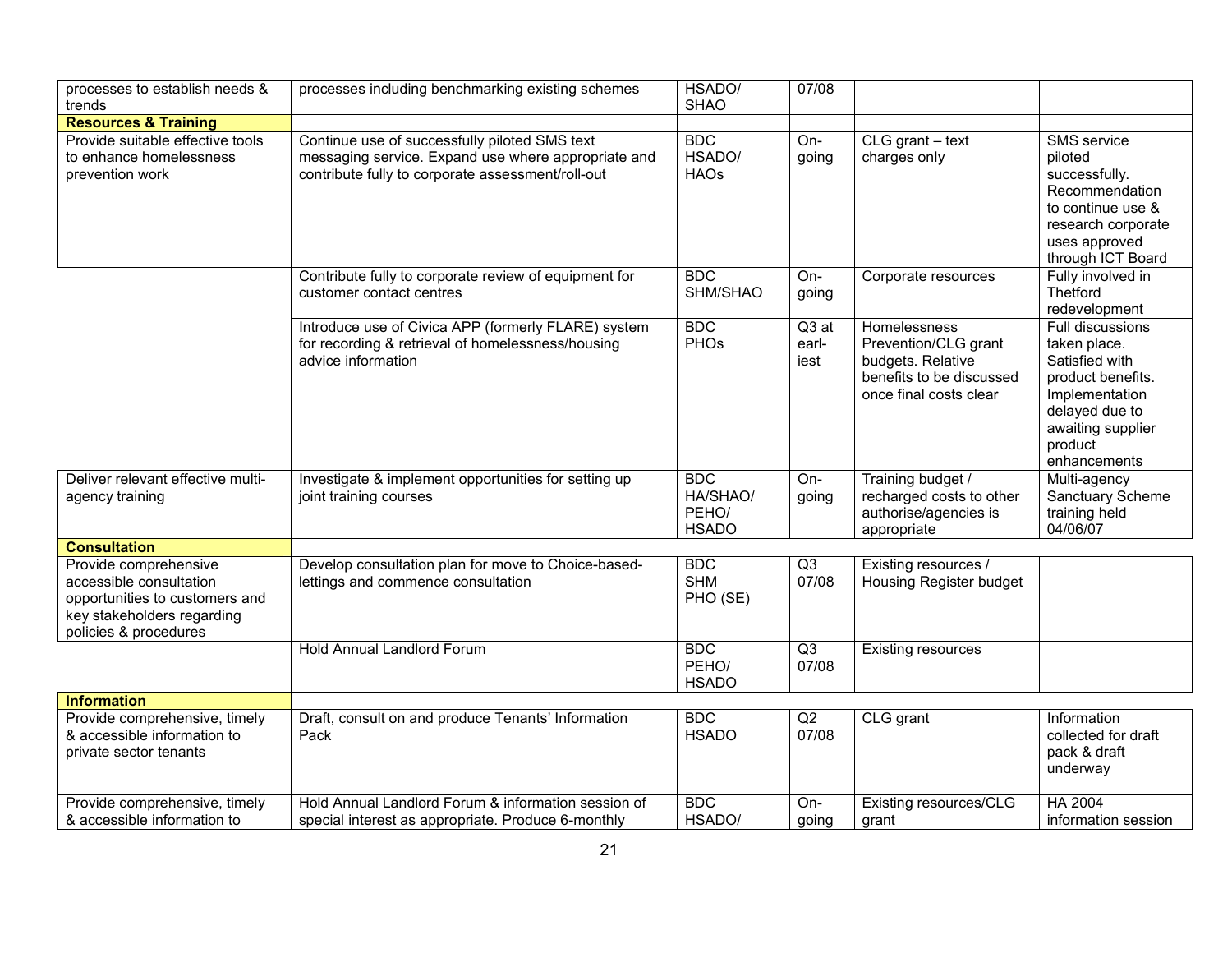| private sector landlords                                                                                                                             | landlords' newsletter                                                                                                                                     | PEHO                                   |                                |                                                                                          | held 16/05/07                                                                                  |
|------------------------------------------------------------------------------------------------------------------------------------------------------|-----------------------------------------------------------------------------------------------------------------------------------------------------------|----------------------------------------|--------------------------------|------------------------------------------------------------------------------------------|------------------------------------------------------------------------------------------------|
|                                                                                                                                                      | Update & distribute Landlord Guide                                                                                                                        | <b>BDC</b><br>HSADO/<br>PEHO           | Q2<br>07/08                    | Existing resources/CLG<br>grant                                                          | Information<br>collected for<br>updates to guide &<br>draft underway                           |
| Provide comprehensive, timely<br>& accessible information to<br>young people                                                                         | Research & benchmark partnership working to develop<br>outreach/information service for schools & colleges.<br>Develop if appropriate services available. | <b>BDC</b><br><b>HSADO</b>             | Q4<br>07/08                    | CLG grant                                                                                | <b>Monitoring GNHP</b><br>project work with<br>view to future<br>involvement                   |
| <b>Accessibility &amp; Standards</b>                                                                                                                 |                                                                                                                                                           |                                        |                                |                                                                                          |                                                                                                |
| Provide and accessible advice<br>service                                                                                                             | Research need for additional advice surgeries<br>throughout the district an implement in line with<br>corporate review                                    | <b>BDC</b><br>PHO/SHAO                 | Corp-<br>orate<br>T/T          | Corporate<br>resources/existing<br>budgets                                               | Additional surgeries<br>in Dereham &<br>Thetford in place                                      |
| Ensure rigorous consistent<br>standards are met and<br>maintained                                                                                    | Undertake review of prevention & assessment policies,<br>protocols and procedures.                                                                        | <b>BDC</b><br>PHO                      | $\overline{Q4}$<br>07/08       | Existing resources -<br>dependent on<br>recruitment of Principal<br>Homelessness Officer |                                                                                                |
| <b>Diversity</b>                                                                                                                                     |                                                                                                                                                           |                                        |                                |                                                                                          |                                                                                                |
| Ensure minority groups have<br>equal access to services &<br>housing options                                                                         | Use information gained from BME Housing & Housing<br>Support Needs Survey to inform policy & service<br>development & partnership working                 | <b>BDC</b><br>PHOs/PEHO/<br><b>SHM</b> | 07/08<br>& on-<br>going        | <b>Existing resources</b>                                                                | <b>BME Survey</b><br>undertaken-<br>results mid 07                                             |
|                                                                                                                                                      | Develop a county-wide Physical & Sensory Disability<br><b>Housing Strategy</b>                                                                            | <b>BDC</b><br>EPO/SHM                  | <b>Draft</b><br>Q3<br>07/08    | <b>Existing resources</b>                                                                | Draft specification<br>produced                                                                |
|                                                                                                                                                      | Monitor usefulness of New Communities housing<br>advice booklet and use to inform future<br>translation/accessibility of information development          | <b>BDC</b><br>HAOs/SHAO<br>/HSADO      | 07/08                          | <b>Existing resources</b>                                                                | New communities<br>booklet produced in<br>4 key languages                                      |
|                                                                                                                                                      | Investigate and address the needs of groups other than<br>gypsies & Portuguese                                                                            | <b>BDC</b><br>PHOs/SHM                 | As<br><b>BME</b><br><b>HNS</b> | County-wide resources                                                                    |                                                                                                |
| <b>Partnership Working</b>                                                                                                                           |                                                                                                                                                           |                                        |                                |                                                                                          |                                                                                                |
| Ensure information shared<br>between agencies in a timely &<br>comprehensive manner                                                                  | Investigate feasibility of establishing Inter-Agency<br>Information Sharing Protocol. If feasible draft protocol                                          | <b>BDC</b><br>HSADO/<br><b>SHAO</b>    | Q4<br>07/08                    | <b>Existing resources</b>                                                                | Information sharing<br>systems/<br>disclaimers set up<br>with several key<br>stakeholders      |
| Review protocols with partner<br>agencies around case<br>management and nominations<br>to ensure improved services for<br>homeless applicants during | Fully review existing agreements & protocols and<br>implement new where appropriate as part of review and<br>transfer of Housing Register                 | <b>BDC</b><br>SHM/PHOs                 | As<br><b>HR</b>                | As Housing Register<br>review/transfer                                                   | Mostly undertaken<br>as part of Housing<br>Register review -<br>nominations to be<br>looked at |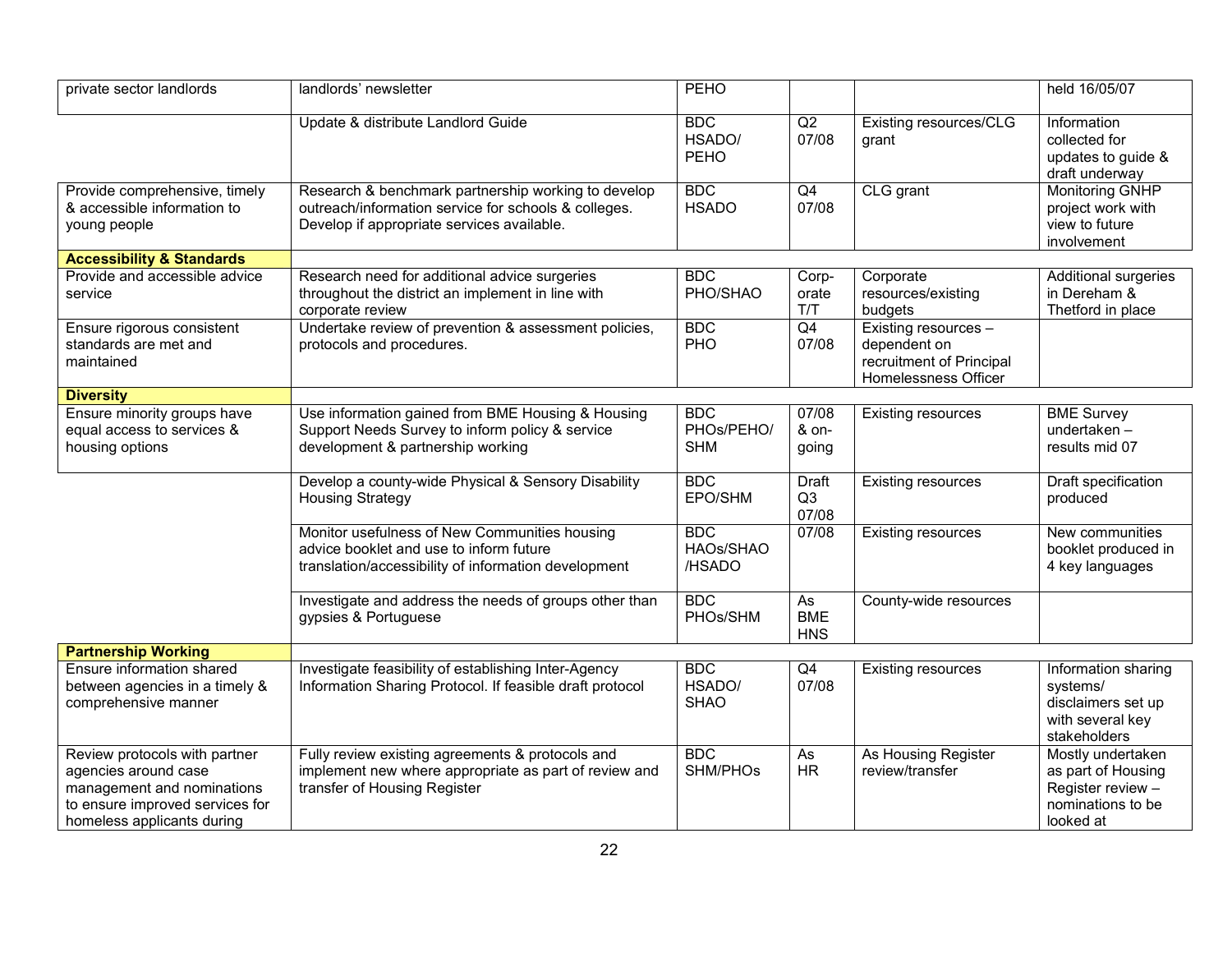| assessment & rehousing                                                                                                              |                                                     |                         |             |                                                                                 | separately with<br>RSLs over 07/08                                                                       |
|-------------------------------------------------------------------------------------------------------------------------------------|-----------------------------------------------------|-------------------------|-------------|---------------------------------------------------------------------------------|----------------------------------------------------------------------------------------------------------|
| <b>Casework Management</b>                                                                                                          |                                                     |                         |             |                                                                                 |                                                                                                          |
| Monitor number of households<br>where homelessness has been<br>prevented for >6mths as a<br>result of active prevention<br>casework | Target 2006/07 - 2 cases per 1000 households (BVPI) | <b>BDC</b><br>SHAO/HAOs | Q4<br>07/08 | <b>Homelessness</b><br>Prevention Budget /<br>CLG grant / existing<br>resources | $05/06$ :<br>2 cases per 1000<br>households against<br>target of same                                    |
| Determine set % of<br>homelessness applications<br>within 33 working days                                                           | Target 2007 - 85% (LPI)                             | BDC.<br>SHAO/HAOs       | Q4<br>07/08 | <b>Existing resources</b>                                                       | $06/07$ :<br>88% against target<br>of 90%                                                                |
| Determine 100% of review<br>applications within 56 days                                                                             | Target 2007/08 - 90% (LPI)                          | <b>BDC</b><br>SHAO/HAOs | Q4<br>07/08 | <b>Existing resources</b>                                                       | 06/07:<br>70% against target<br>of 90% - capacity<br>issues addressed<br>through staffing<br>restructure |
| Monitor number of repeat<br>homelessness acceptances<br>within last 2 years                                                         | Target 2007/08 – less than <10% (LPI)               | <b>BDC</b><br>SHAO/HAOs | Q4<br>07/08 | <b>Existing resources</b>                                                       | 06/07:<br>2.94% against<br>target of $<$ 10%                                                             |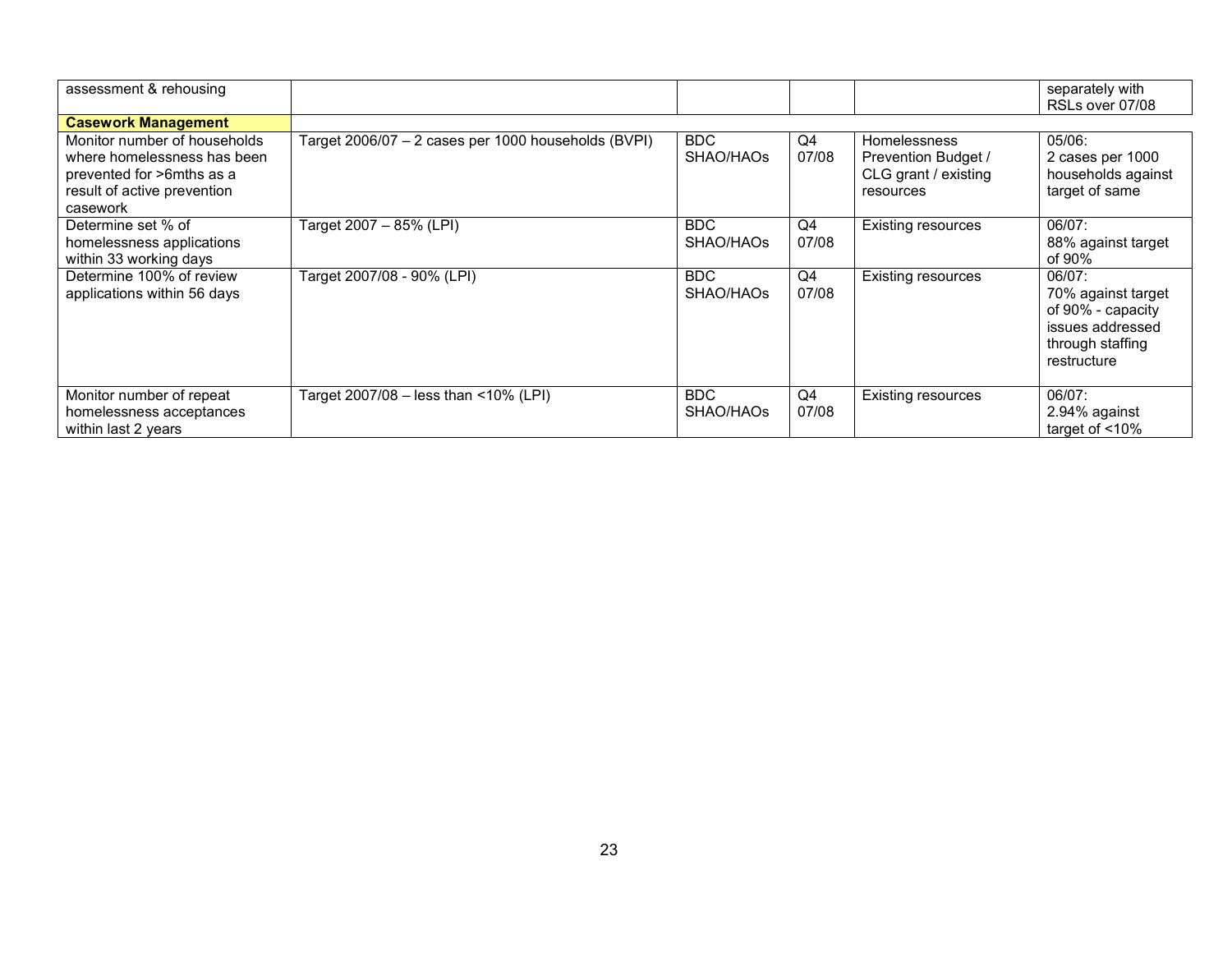# 8. Financial Report

This report sets out the expenditure made against the targets set out in the Homelessness Strategy Review Action Plan in 2006/07 and additional expenditure to support the Housing Advice & Homelessness service during this period.

#### 8.1 Homelessness Prevention Initiatives

The main budgets against which expenditure on specific prevention initiatives is made are Breckland's Homelessness Prevention Budget obtained through the Star Chamber process and the grant funding provided for this purpose by Communities & Local Government. The CLG grant funding is made to each local housing authority at different amounts according to their progress against quarterly P1E indicators, which set out application, decision and temporary accommodation figures, BVPI performance and progress against homelessness strategy action plans.

#### 8.1.1 Breckland's Homelessness Prevention Budget Expenditure

| Budget for 2006/07 | £80,000 |
|--------------------|---------|
| Budget for 2007/08 | £60,000 |

| Solo Lodgings Scheme - part funding 2006/07                              | £20,000 |
|--------------------------------------------------------------------------|---------|
| Solo Lodgings Scheme - funding 2007/08                                   | £22,781 |
| Contribution to HB Discretionary Housing Payments fund                   | £10,000 |
| Design & print suite of 14 advice & information leaflets                 | £4,431  |
| Renewal of Westlaw Legal IT back office subscription                     | £4,800  |
| Provision of unlimited referrals to YMCA Furniture Project 06/07 & 07/08 | £5,500  |
| Repairs & rent loss (voids) for Girling House temporary accommodation    | £4,317  |
| Equipment for John Room House                                            | £2,640  |
| Older Person's Advocacy Service 2007/08 part payment                     | £1,800  |
| On-site officer training - Experian credit-referencing system            | £950    |
| Lisson Grove benefits calculator back office software subscription       | £560    |
| Document translation - New Communities housing advice leaflet            | £360    |
| Homeless Link subscription renewal 07/08                                 | £317    |
| Salary part payment - Technical Administrative Officer - March 2007      | £338    |
| Independent specialist legal advice - Private Sector Leasing             | £200    |
| Mortgage Arrears                                                         | £34     |
|                                                                          |         |

Item Amount

#### Total Expenditure 2006/07 **EXPENDITION** EXPS.028

NB – numbers have been rounded to nearest £